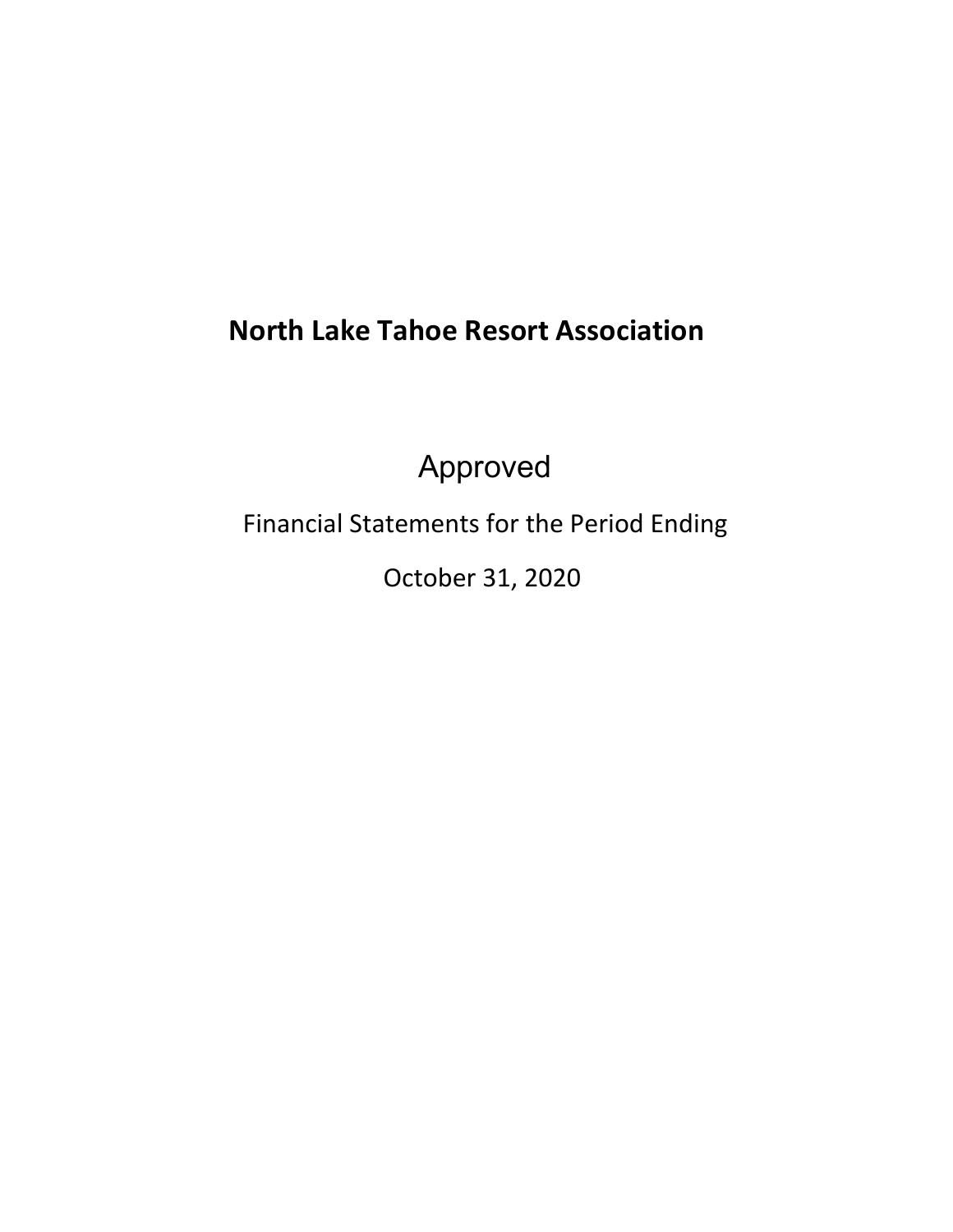**Accrual Basis**

## **North Lake Tahoe Resort Association Balance Sheet As of October 31, 2020**

|                                           | Oct 31, 20 | Oct 31, 19 | \$ Change  | % Change  | Jun 30, 20 |
|-------------------------------------------|------------|------------|------------|-----------|------------|
| ASSETS                                    |            |            |            |           |            |
| <b>Current Assets</b>                     |            |            |            |           |            |
| <b>Checking/Savings</b>                   |            |            |            |           |            |
| 1001-00 · Petty Cash                      | 158        | 314        | (156)      | (50%)     | 158        |
| 1003-00 Cash - Operations BOTW #6712      | 1,187,253  | 393,450    | 793,803    | 202%      | 565,602    |
| 1007-00 Cash - Payroll BOTW #7421         | 2,629      | 4,158      | (1,529)    | (37%)     | 3,200      |
| 1008-00 Marketing Reserve - Plumas        | 50,330     | 50,269     | 61         | 0%        | 50,313     |
| 1009-00 Cash Flow Reserve - Plumas        | 100,890    | 100,718    | 172        | 0%        | 100,839    |
| 1071-00 · Payroll Reserves BOTW #8163     | 29,582     | 29,582     | 0          | 0%        | 29,582     |
| 1080-00 Special Events BOTW #1626         | 72,570     | 213,434    | (140, 864) | (66%)     | 86,322     |
| 10950 · Cash in Drawer                    | 1,781      | 179        | 1,602      | 895%      | 139        |
| <b>Total Checking/Savings</b>             | 1,445,193  | 792,104    | 653,089    | 82%       | 836,155    |
| <b>Accounts Receivable</b>                |            |            |            |           |            |
| 1200-00 Quickbooks Accounts Receivable    | 2,500      | 25,028     | (22, 528)  | $(90\%)$  | 3,500      |
| 1290-00 A/R - TOT                         | 246,040    | 265,787    | (19, 747)  | (7%)      | 201,387    |
| <b>Total Accounts Receivable</b>          | 248,540    | 290,815    | (42, 275)  | (15%)     | 204,887    |
| <b>Other Current Assets</b>               |            |            |            |           |            |
| 1200-99 AR Other                          | 1,407      | 0          | 1,407      | 100%      | 12,881     |
| 1201-00 Member Accounts Receivable        |            |            |            |           |            |
| 1201-01 · Member AR - Member Dues         | 83,105     | 13,385     | 69,720     | 521%      | 35,696     |
| 1201-03 · Member AR - Other               | 1,400      | 1,295      | 105        | 8%        | 1,040      |
| Total 1201-00 Member Accounts Receivable  | 84,505     | 14,680     | 69,825     | 476%      | 36,736     |
| 1201-02 · Allowance for Doubtful Accounts | (24, 987)  | (2,775)    | (22, 212)  | $(800\%)$ | (24, 987)  |
| 12100 · Inventory Asset                   |            |            |            |           |            |
| 12100 · Inventory Asset                   | 0          | 0          | 0          | 0%        | 4,236      |
| 25300 Gift Cards Outstanding              | 18         | 18         | 0          | 0%        | 18         |
| 12100 · Inventory Asset - Other           | 25,893     | 21,906     | 3,987      | 18%       | 81,762     |
| Total 12100 · Inventory Asset             | 25,911     | 21,924     | 3,987      | 18%       | 86,016     |
| 1299 · Receivable from NLTMC              | 4,900      | 8,371      | (3, 471)   | (41%)     | 0          |
| 1490-00 · Security Deposits               | 1,150      | 1,250      | (100)      | (8%)      | 1,150      |
| <b>Total Other Current Assets</b>         | 92,886     | 43,450     | 49,436     | 114%      | 111,796    |
| <b>Total Current Assets</b>               | 1,786,619  | 1,126,369  | 660,250    | 59%       | 1,152,838  |
| <b>Fixed Assets</b>                       |            |            |            |           |            |
| 1700-00 Furniture & Fixtures              | 45,289     | 45,289     | 0          | 0%        | 45,289     |
| 1701-00 - Accum. Depr. - Furn & Fix       | (45, 289)  | (45, 289)  | 0          | 0%        | (45, 289)  |
| 1740-00 Computer Equipment                | 7,674      | 4,270      | 3,404      | 80%       | 4,270      |
| 1741-00 · Accum. Depr. - Computer Equip   | (1,944)    | (4,269)    | 2,325      | 54%       | (4,270)    |
| 1750-00 Computer Software                 | 20,493     | 20,493     | 0          | 0%        | 20,493     |
| 1751-00 · Accum. Amort. - Software        | (20, 493)  | (19, 557)  | (936)      | (5%)      | (20, 493)  |
| 1770-00 · Leasehold Improvements          | 24,284     | 24,284     | 0          | 0%        | 24,284     |
| 1771-00 · Accum. Amort - Leasehold Impr   | (24, 284)  | (24, 284)  | 0          | 0%        | (24, 284)  |
|                                           |            |            |            |           |            |
| <b>Total Fixed Assets</b>                 | 5,730      | 937        | 4,793      | 512%      | 0          |
| <b>Other Assets</b>                       |            |            |            |           |            |
| 1400-00 · Prepaid Expenses                |            |            |            |           |            |
| 1410-00 · Prepaid Insurance               | 15,843     | 14,682     | 1,161      | 8%        | 16,326     |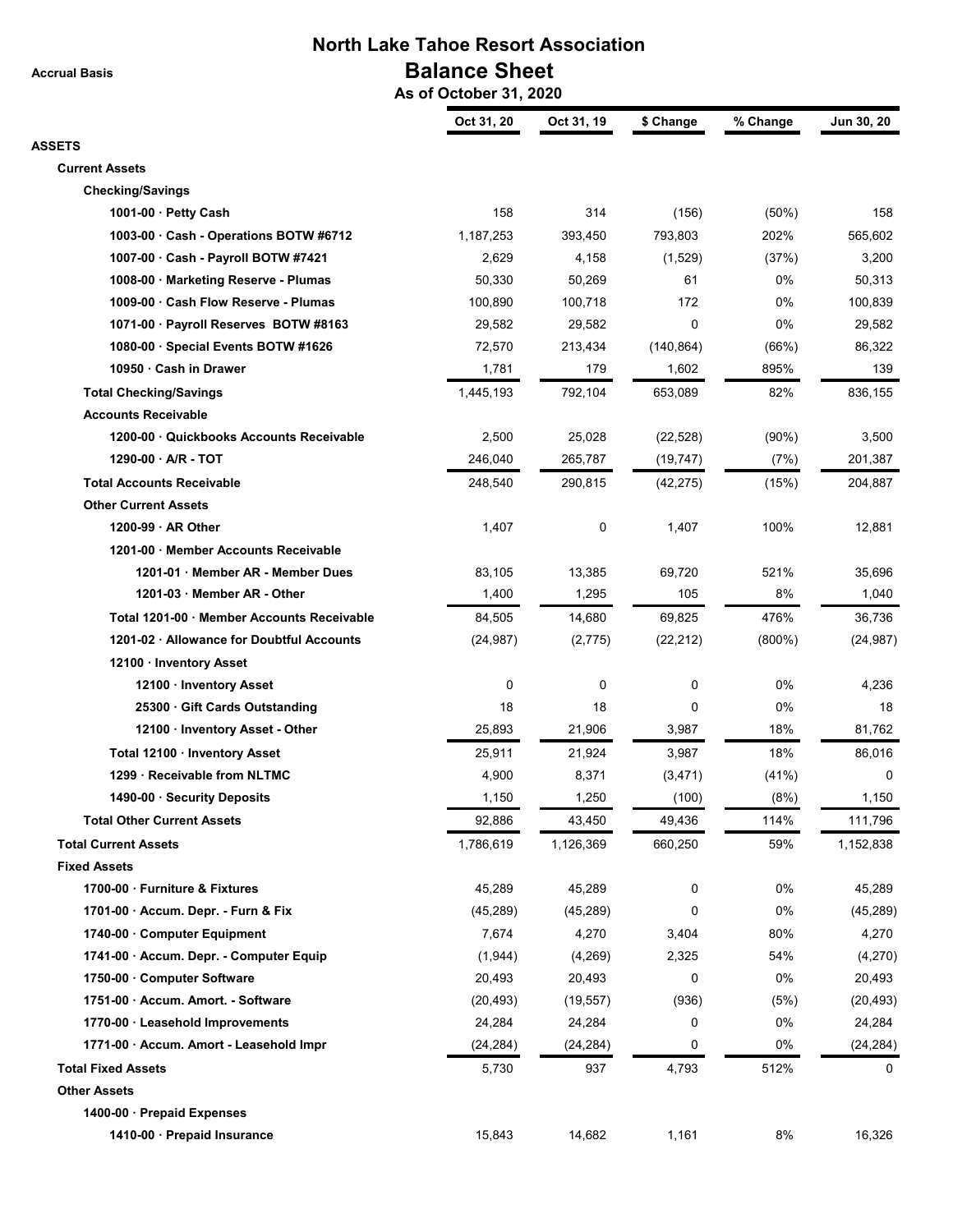| <b>North Lake Tahoe Resort Association</b>    |                                                |            |           |          |            |
|-----------------------------------------------|------------------------------------------------|------------|-----------|----------|------------|
| <b>Accrual Basis</b>                          | <b>Balance Sheet</b><br>As of October 31, 2020 |            |           |          |            |
|                                               | Oct 31, 20                                     | Oct 31, 19 | \$ Change | % Change | Jun 30, 20 |
| 1430-00 · Prepaid 1st Class Postage           | 100                                            | 100        | 0         | 0%       | 100        |
| 1400-00 · Prepaid Expenses - Other            | 4,300                                          | 4,394      | (94)      | (2%)     | 8,751      |
| Total 1400-00 · Prepaid Expenses              | 20,243                                         | 19,176     | 1,067     | 6%       | 25,177     |
| <b>Total Other Assets</b>                     | 20,243                                         | 19,176     | 1,067     | 6%       | 25,177     |
| <b>TOTAL ASSETS</b>                           | 1,812,592                                      | 1,146,482  | 666,110   | 58%      | 1,178,015  |
| <b>LIABILITIES &amp; EQUITY</b>               |                                                |            |           |          |            |
| Liabilities                                   |                                                |            |           |          |            |
| <b>Current Liabilities</b>                    |                                                |            |           |          |            |
| <b>Accounts Payable</b>                       |                                                |            |           |          |            |
| 2000-00 Accounts Payable                      | 55,209                                         | 52,648     | 2,561     | 5%       | 26,683     |
| <b>Total Accounts Payable</b>                 | 55,209                                         | 52,648     | 2,561     | 5%       | 26,683     |
| <b>Other Current Liabilities</b>              |                                                |            |           |          |            |
| 21000 · Salaries/Wages/Payroll Liabilit       |                                                |            |           |          |            |
| 2100-00 · Salaries / Wages Payable            | 21,792                                         | 16,560     | 5,232     | 32%      | 39,445     |
| 2101-00 - Incentive Payable                   | 45,444                                         | 19,269     | 26,175    | 136%     | 88,359     |
| 2102-00 Commissions Payable                   | 3,500                                          | 15,855     | (12, 355) | (78%)    | 3,506      |
| 2120-00 Empl. Federal Tax Payable             | 9,528                                          | 7,460      | 2,068     | 28%      | 1,551      |
| 2175-00 · 401 (k) Plan                        | 4,001                                          | 3,355      | 646       | 19%      | 2,626      |
| 2180-00 · Estimated PTO Liability             | 54,845                                         | 52,993     | 1,852     | 3%       | 54,845     |
| Total 21000 · Salaries/Wages/Payroll Liabilit | 139,110                                        | 115,492    | 23,618    | 20%      | 190,332    |
|                                               |                                                |            |           |          |            |
| 2190-00 · Sales and Use Tax Payable           | 854                                            | 643        | 211       | 33%      |            |
| 25500 *Sales Tax Payable                      |                                                |            |           |          | 1,374      |
| Total 2190-00 · Sales and Use Tax Payable     | 854                                            | 643        | 211       | 33%      | 1,374      |
| 2250-00 Accrued Expenses                      | 20,507                                         | 15,201     | 5,306     | 35%      | 73,722     |
| 2300-00 · Marketing Cooperative Liabili       | 0                                              | 0          | 0         | 0%       | 6,073      |
| 2400-60 · Deferred Revenue- Member Dues       | 38,581                                         | 38,219     | 362       | 1%       | 28,890     |
| 2500-00 Deferred Revenue - TMBC               | 1,290                                          | 840        | 450       | 54%      | 1,290      |
| 2700-00 Deferred Rev. County                  | 525,305                                        | 350,305    | 175,000   | 50%      | 0          |
| 2900-00 Due To/From County of Placer          | 384,939                                        | 19,871     | 365,068   | 1,837%   | 384,939    |
| <b>Total Other Current Liabilities</b>        | 1,110,586                                      | 540,571    | 570,015   | 105%     | 686,620    |
| <b>Total Current Liabilities</b>              | 1,165,795                                      | 593,219    | 572,576   | 97%      | 713,303    |
| <b>Total Liabilities</b>                      | 1,165,795                                      | 593,219    | 572,576   | 97%      | 713,303    |
| <b>Equity</b>                                 |                                                |            |           |          |            |
| 32000 Unrestricted Net Assets                 | (10, 145)                                      | (17,007)   | 6,862     | 40%      | (17,007)   |
| 3300-11 Designated Marketing Reserve          | 324,590                                        | 308,202    | 16,388    | 5%       | 324,590    |
| 3301 Cash Flow Reserve                        | 100,248                                        | 100,248    | 0         | 0%       | 100,248    |
| 3302 Marketing Cash Reserve                   | 50,018                                         | 50,018     | 0         | 0%       | 50,018     |
| <b>Net Income</b>                             | 182,084                                        | 111,801    | 70,283    | 63%      | 6,862      |
| <b>Total Equity</b>                           | 646,795                                        | 553,262    | 93,533    | 17%      | 464,711    |
| <b>TOTAL LIABILITIES &amp; EQUITY</b>         | 1,812,590                                      | 1,146,481  | 666,109   | 58%      | 1,178,014  |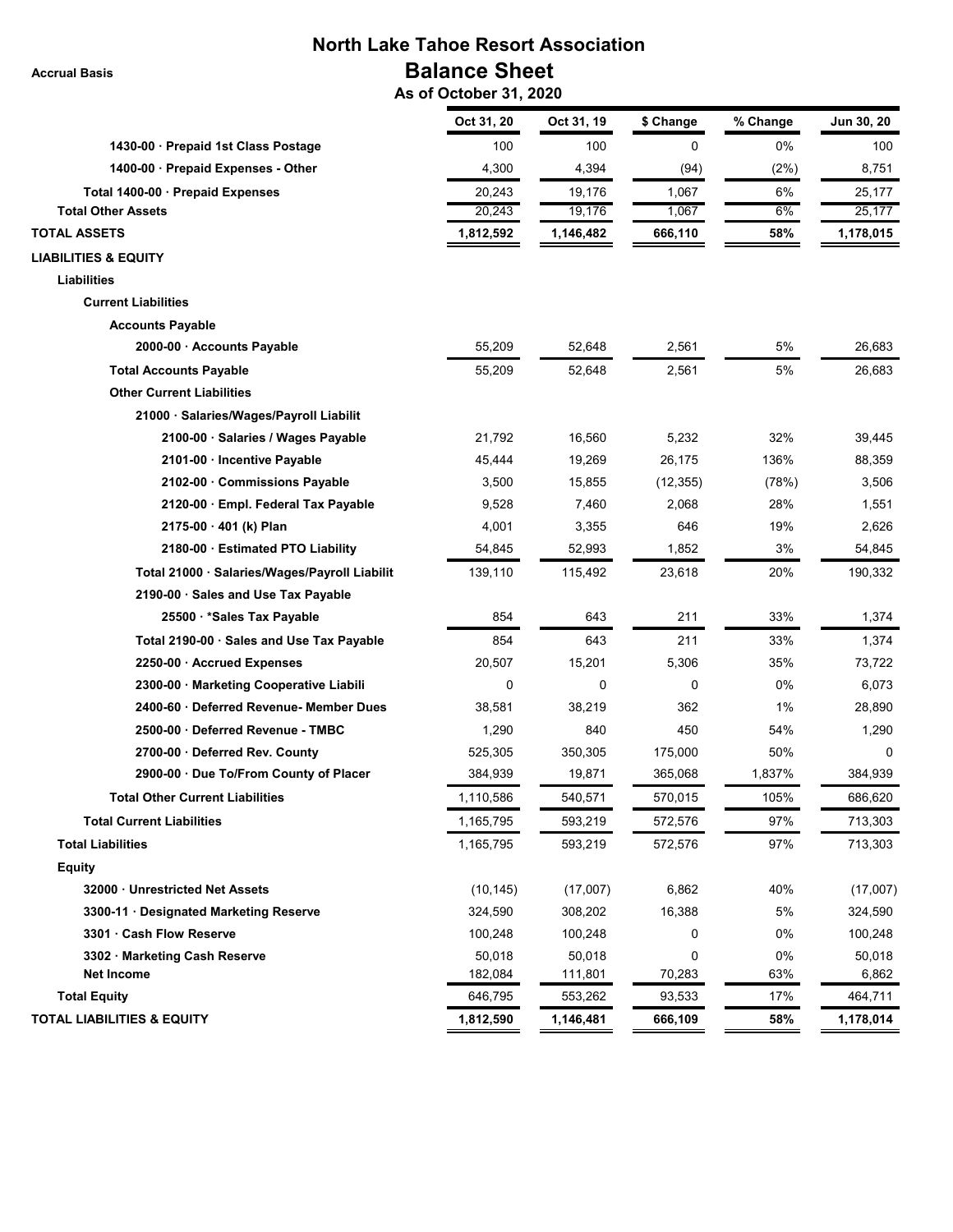| <b>All Departments</b><br><b>Accrual Basis</b>                                                                                                                                                                                                              |                                             |                                               |                                                  |                                                      |                                                             |                                                               |                                                |  |  |  |
|-------------------------------------------------------------------------------------------------------------------------------------------------------------------------------------------------------------------------------------------------------------|---------------------------------------------|-----------------------------------------------|--------------------------------------------------|------------------------------------------------------|-------------------------------------------------------------|---------------------------------------------------------------|------------------------------------------------|--|--|--|
|                                                                                                                                                                                                                                                             | <b>Oct 20</b>                               | <b>Budget</b>                                 | \$ Over Budget                                   | <b>Jul - Oct 20</b>                                  | <b>YTD Budget</b>                                           | \$ Over Budget                                                | Annual Bud                                     |  |  |  |
| <b>Ordinary Income/Expense</b>                                                                                                                                                                                                                              |                                             |                                               |                                                  |                                                      |                                                             |                                                               |                                                |  |  |  |
| Income<br>4050-00 County of Placer TOT Funding<br>4200-00 · Membership Dues Revenue<br>4250-00 · Revenues-Membership Activities<br>4250-01 · Community Awards                                                                                               | 246,040<br>11,334                           | 230,859<br>10,417                             | 15,181<br>918                                    | 967,343<br>45,353                                    | 979,594<br>41,667                                           | (12, 251)<br>3,686                                            | 4,043,867<br>125,000                           |  |  |  |
| 4250-04 · Silent Auction                                                                                                                                                                                                                                    | 0                                           | 0                                             | $\mathbf 0$                                      | 0                                                    | 0                                                           | 0                                                             | 19,000                                         |  |  |  |
| 4250-05 · Sponsorships<br>4250-01 Community Awards - Other                                                                                                                                                                                                  | $\mathbf 0$<br>$\mathbf 0$                  | $\mathbf 0$<br>0                              | $\mathbf 0$<br>$\mathbf 0$                       | $\Omega$<br>0                                        | 0<br>0                                                      | $\mathbf 0$<br>$\mathbf 0$                                    | 19,000<br>20,000                               |  |  |  |
| Total 4250-01 · Community Awards                                                                                                                                                                                                                            | 0                                           | $\mathbf 0$                                   | $\mathbf 0$                                      | $\mathbf 0$                                          | $\mathbf 0$                                                 | $\mathbf 0$                                                   | 58,000                                         |  |  |  |
|                                                                                                                                                                                                                                                             |                                             |                                               |                                                  |                                                      |                                                             |                                                               |                                                |  |  |  |
| 4250-02 · Chamber Events<br>4250-03 · Summer/Winter Rec Luncheon<br>4251-00 · Tues AM Breakfast Club                                                                                                                                                        | 0<br>0                                      | 0<br>1,500                                    | 0<br>(1,500)                                     | $\Omega$<br>0                                        | $\mathbf 0$<br>1,500                                        | $\mathbf 0$<br>(1,500)                                        | 6,000<br>2,500                                 |  |  |  |
| 4251-01 · Tues AM Breakfast Club Sponsors<br>4251-00 · Tues AM Breakfast Club - Other                                                                                                                                                                       | 0<br>0                                      | 200<br>250                                    | (200)<br>(250)                                   | 0<br>0                                               | 200<br>250                                                  | (200)<br>(250)                                                | 2,000<br>4,000                                 |  |  |  |
| Total 4251-00 · Tues AM Breakfast Club                                                                                                                                                                                                                      | 0                                           | 450                                           | (450)                                            | $\mathbf 0$                                          | 450                                                         | (450)                                                         | 6,000                                          |  |  |  |
| 4250-00 · Revenues-Membership Activities - Other                                                                                                                                                                                                            | 225                                         | 0                                             | 225                                              | 2,005                                                | $\mathbf 0$                                                 | 2,005                                                         |                                                |  |  |  |
| Total 4250-00 · Revenues-Membership Activities                                                                                                                                                                                                              | 225                                         | 1,950                                         | (1, 725)                                         | 2,005                                                | 1,950                                                       | 55                                                            | 72,500                                         |  |  |  |
| 4253-00 · Revenue-Other                                                                                                                                                                                                                                     | 1,525                                       | $\Omega$                                      | 1,525                                            | 1,525                                                | 0                                                           | 1,525                                                         | 2,500                                          |  |  |  |
| 46000 · Merchandise Sales<br>4502-00 · Non-Retail VIC income                                                                                                                                                                                                | 118                                         | 0                                             | 118                                              | 1,250                                                | 0                                                           | 1,250                                                         |                                                |  |  |  |
| 4504-00 · Retail Revenue - Other                                                                                                                                                                                                                            | 20                                          | $\Omega$                                      | 20                                               | 470                                                  | $\Omega$                                                    | 470                                                           |                                                |  |  |  |
| 46000 · Merchandise Sales - Other                                                                                                                                                                                                                           | 11,734                                      | 9,000                                         | 2,734                                            | 46,432                                               | 35,500                                                      | 10,932                                                        | 85,000                                         |  |  |  |
| Total 46000 · Merchandise Sales                                                                                                                                                                                                                             | 11,872                                      | 9,000                                         | 2,872                                            | 48,152                                               | 35,500                                                      | 12,652                                                        | 85,000                                         |  |  |  |
| <b>Total Income</b>                                                                                                                                                                                                                                         | 270,996                                     | 252,226                                       | 18,770                                           | 1,064,377                                            | 1,058,710                                                   | 5,666                                                         | 4,328,867                                      |  |  |  |
| <b>Gross Profit</b>                                                                                                                                                                                                                                         | 270,996                                     | 252,226                                       | 18,770                                           | 1,064,377                                            | 1,058,710                                                   | 5,666                                                         | 4,328,867                                      |  |  |  |
| <b>Expense</b><br>5000-00 · Salaries & Wages<br>5010-00 · Sales Commissions<br>5020-00 · P/R - Tax Expense<br>5030-00 · P/R - Health Insurance Expense<br>5040-00 · P/R - Workmans Comp<br>5060-00 $\cdot$ 401 (k)<br>5070-00 · Other Benefits and Expenses | 0<br>5,310<br>10,739<br>674<br>2,435<br>571 | 0<br>7,049<br>11,750<br>1,128<br>3,308<br>428 | 0<br>(1,739)<br>(1,011)<br>(454)<br>(874)<br>143 | 2,106<br>22,474<br>40,142<br>3,497<br>5,116<br>1,389 | $\mathbf 0$<br>28,195<br>47,000<br>4,511<br>13,233<br>1,712 | 2,106<br>(5, 721)<br>(6, 858)<br>(1,013)<br>(8, 117)<br>(323) | 84,586<br>141,000<br>13,532<br>39,700<br>5,135 |  |  |  |
| 5000-00 · Salaries & Wages - Other                                                                                                                                                                                                                          | 82,224                                      | 94,593                                        | (12, 369)                                        | 334,219                                              | 378,374                                                     | (44, 155)                                                     | 1,135,121                                      |  |  |  |
| Total 5000-00 · Salaries & Wages                                                                                                                                                                                                                            | 101,953                                     | 118,256                                       | (16, 303)                                        | 408,944                                              | 473,025                                                     | (64,081)                                                      | 1,419,074                                      |  |  |  |
| $5100-00 \cdot$ Rent<br>$5110-00 \cdot$ Utilities<br>5140-00 · Repairs & Maintenance<br>5150-00 · Office - Cleaning<br>$5100-00 \cdot$ Rent - Other                                                                                                         | 791<br>87<br>775<br>13,554                  | 967<br>888<br>1,058<br>12,648                 | (176)<br>(802)<br>(283)<br>906                   | 3,203<br>347<br>2,750<br>53,563                      | 3,862<br>3,553<br>4,233<br>50,591                           | (658)<br>(3, 206)<br>(1, 483)<br>2,972                        | 11,655<br>10,660<br>12,700<br>152,798          |  |  |  |
| Total 5100-00 · Rent                                                                                                                                                                                                                                        | 15,206                                      | 15,561                                        | (355)                                            | 59,863                                               | 62,239                                                      | (2,376)                                                       | 187,813                                        |  |  |  |
| 5310-00 · Telephone                                                                                                                                                                                                                                         |                                             |                                               |                                                  |                                                      |                                                             |                                                               |                                                |  |  |  |
| 5320-00 · Telephone                                                                                                                                                                                                                                         | 2,310                                       | 1,924                                         | 386                                              | 9,156                                                | 7,696                                                       | 1,460                                                         | 23,088                                         |  |  |  |
| Total 5310-00 · Telephone                                                                                                                                                                                                                                   | 2,310                                       | 1,924                                         | 386                                              | 9,156                                                | 7,696                                                       | 1,460                                                         | 23,088                                         |  |  |  |
| 5420-00 Mail - USPS                                                                                                                                                                                                                                         | 57                                          | 24                                            | 33                                               | 157                                                  | 507                                                         | (350)                                                         | 1,520                                          |  |  |  |
| 5510-00 · Insurance/Bonding                                                                                                                                                                                                                                 | 1,149                                       | 1,692                                         | (543)                                            | 4,314                                                | 6,767                                                       | (2, 453)                                                      | 20,300                                         |  |  |  |
| $5520-00 \cdot$ Supplies<br>5525-00 · Supplies- Computer<br>5520-00 · Supplies - Other                                                                                                                                                                      | 1,303<br>2,891                              | 287<br>7,598                                  | 1,016<br>(4,707)                                 | 1,610<br>5,172                                       | 1,147<br>30,391                                             | 463<br>(25, 219)                                              | 3,440<br>91,174                                |  |  |  |
| Total 5520-00 · Supplies                                                                                                                                                                                                                                    | 4,194                                       | 7,885                                         | (3,691)                                          | 6,782                                                | 31,538                                                      | (24, 756)                                                     | 94,614                                         |  |  |  |
| 5610-00 Depreciation                                                                                                                                                                                                                                        | 97                                          | $\Omega$                                      | 97                                               | 97                                                   | 0                                                           | 97                                                            |                                                |  |  |  |
| 5700-00 · Equipment Support & Maintenance<br>5710-00 · Taxes, Licenses & Fees                                                                                                                                                                               | 6,628<br>1,214                              | 2,267<br>1,025                                | 4,361<br>189                                     | 13,769<br>3,728                                      | 9,067<br>4,100                                              | 4,703<br>(372)                                                | 27,200<br>12,300                               |  |  |  |
| 5740-00 · Equipment Rental/Leasing<br>5800-00 · Training Seminars                                                                                                                                                                                           | 492<br>0                                    | 969                                           | (477)                                            | 1,774                                                | 3,877                                                       | (2, 103)                                                      | 11,630                                         |  |  |  |
| 5850-00 · Artist of Month - Commissions<br>5900-00 · Professional Fees                                                                                                                                                                                      | $\mathbf 0$                                 | 1,667<br>250                                  | (1,667)<br>(250)                                 | 66<br>918                                            | 6,667<br>1,000                                              | (6,601)<br>(82)                                               | 22,000<br>3,000                                |  |  |  |
| 5910-00 · Professional Fees - Attorneys<br>5920-00 · Professional Fees - Accountant<br>5921-00 · Professional Fees - Other                                                                                                                                  | 120<br>12,675<br>6,240                      | 750<br>1,500<br>9,500                         | (630)<br>11,175<br>(3,260)                       | 1,200<br>15,065<br>18,720                            | 3,000<br>24,000<br>31,250                                   | (1,800)<br>(8,935)<br>(12, 530)                               | 9,000<br>26,000<br>134,000                     |  |  |  |
| Total 5900-00 · Professional Fees                                                                                                                                                                                                                           | 19,035                                      | 11,750                                        | 7,285                                            | 34,985                                               | 58,250                                                      | (23, 265)                                                     | 169,000                                        |  |  |  |
| 5941-00 · Research & Planning                                                                                                                                                                                                                               | 0                                           | 6,250                                         | (6, 250)                                         | 0                                                    | 10,000                                                      | (10,000)                                                      | 55,000                                         |  |  |  |
| $6020-00 \cdot$ Programs<br>6016-00 · Special Event Partnership<br>6018-00 · Business Assoc. Grants                                                                                                                                                         | 0<br>0                                      | 2,500<br>0                                    | (2,500)<br>0                                     | 0<br>0                                               | 3,750<br>0                                                  | (3,750)<br>0                                                  | 50,000<br>30,000                               |  |  |  |
| Total 6020-00 · Programs                                                                                                                                                                                                                                    | $\mathbf 0$                                 | 2,500                                         | (2,500)                                          | $\mathbf 0$                                          | 3,750                                                       | (3,750)                                                       | 80,000                                         |  |  |  |
|                                                                                                                                                                                                                                                             |                                             |                                               |                                                  |                                                      |                                                             |                                                               |                                                |  |  |  |
| 6420-00 · Events<br>6420-01 · Sponsorships<br>6421-01 · 4th of July Fireworks<br>6421-04 · Broken Arrow Skyrace                                                                                                                                             | 0<br>$\mathbf 0$                            | 0<br>0                                        | 0<br>$\mathsf 0$                                 | 0<br>$\mathbf 0$                                     | 0<br>0                                                      | 0<br>0                                                        | 20,000<br>25,400                               |  |  |  |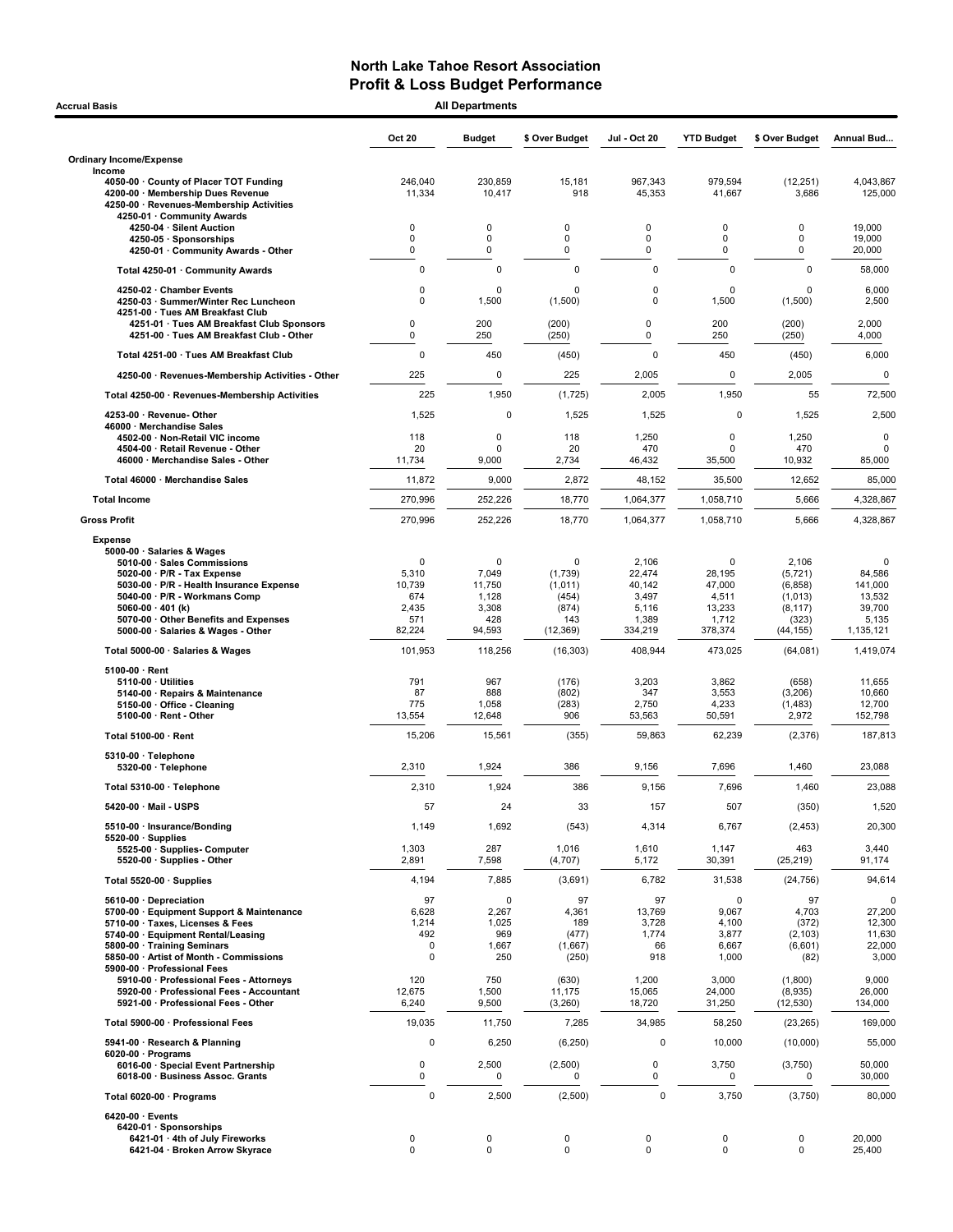Accrual Basis **Accrual Basis All Departments** 

|                                                                                | <b>Oct 20</b>    | <b>Budget</b>  | \$ Over Budget       | Jul - Oct 20           | <b>YTD Budget</b> | \$ Over Budget         | Annual Bud       |
|--------------------------------------------------------------------------------|------------------|----------------|----------------------|------------------------|-------------------|------------------------|------------------|
| $6421-06 \cdot$ Spartan                                                        | 0                | $\mathbf 0$    | 0                    | 0                      | 0                 | $\mathbf 0$            | 180.900          |
| 6421-07 · Tahoe Lacrosse Tournament                                            | 0                | $\Omega$       | 0                    | 0                      | $\mathbf 0$       | $\mathbf 0$            | 6,000            |
| 6421-10 · WinterWonderGrass - Tahoe                                            | 0                | $\mathbf 0$    | 0                    | 0                      | 0                 | $\mathbf 0$            | 24,400           |
| 6421-17 · Enduro                                                               | 0                | $\mathbf 0$    | 0                    | 0                      | 0                 | $\mathbf 0$            | 31,500           |
| 6420-01 · Sponsorships - Other                                                 | 0                | 0              | 0                    | 0                      | 0                 | $\mathbf 0$            | 240,800          |
| Total 6420-01 · Sponsorships                                                   | $\pmb{0}$        | $\Omega$       | $\mathbf 0$          | $\mathbf 0$            | 0                 | $\Omega$               | 529,000          |
| 6421-00 · New Event Development<br>6424-00 · Event Operation Expenses          | $\mathbf 0$<br>0 | 2,500<br>1,000 | (2,500)<br>(1,000)   | 4.000<br>0             | 2,500<br>1,000    | 1,500<br>(1,000)       | 30,000<br>6,000  |
| Total 6420-00 · Events                                                         | 0                | 3,500          | (3,500)              | 4,000                  | 3,500             | 500                    | 565,000          |
| 6423-00 · Membership Activities                                                |                  |                |                      |                        |                   |                        |                  |
| 6434-00 Community Awards Dinner                                                | $\mathbf 0$      | $\mathbf 0$    | $\mathbf 0$          | 295                    | 0                 | 295                    | 28,000           |
| 6436-00 · Membership - Wnt/Sum Rec Lunch                                       | $\mathbf 0$      | 500            | (500)                | $\mathbf 0$            | 500               | (500)                  | 1,000            |
| 6437-00 · Tuesday Morning Breakfast Club<br>6442-00 · Public Relations/Website | 0<br>577         | 188<br>417     | (188)<br>160         | $\mathbf 0$<br>2.420   | 188<br>1.667      | (188)<br>754           | 3,000<br>5,000   |
| 6423-00 · Membership Activities - Other                                        | $\pmb{0}$        | 417            | (417)                | 915                    | 1,667             | (752)                  | 5,000            |
| Total 6423-00 · Membership Activities                                          | 577              | 1,521          | (944)                | 3,630                  | 4,021             | (391)                  | 42,000           |
| 6730-00 · Marketing Cooperative/Media                                          | 22,811           | 22,811         | O                    | 228,082                | 228,082           | $\Omega$               | 1,000,000        |
| 6740-00 · Media/Collateral/Production                                          | 0                | 1,667          | (1,667)              | $\Omega$               | 6,667             | (6,667)                | 20,000           |
| 6742-00 · Non-NLT Co-Op Marketing Program                                      | 200              | 23,000         | (22, 800)            | 1,377                  | 48,000            | (46, 623)              | 232,000          |
| 6743-00 · BACC Marketing Programs                                              |                  |                |                      |                        |                   |                        |                  |
| 6743-01 · Year Round Shopping Campaign                                         | $\mathbf 0$      | 1,000          | (1,000)              | $\mathbf 0$            | 2,000             | (2,000)                | 10,000           |
| 6743-03 · Winter Lakeside Campaign                                             | $\Omega$         | 1.000          | (1,000)              | $\mathbf 0$            | 2,000             | (2,000)                | 10,000           |
| 6743-04 · Summerlong Music Campaign<br>6743-05 · Summer Mountain Campaign      | 0<br>$\mathbf 0$ | 1,000<br>1,000 | (1,000)<br>(1,000)   | $\pmb{0}$<br>$\pmb{0}$ | 2,000<br>2,000    | (2,000)<br>(2,000)     | 10,000<br>10,000 |
| 6743-06 · COVID Summer Recovery Campaign                                       | 0                | 4,000          | (4,000)              | $\mathbf 0$            | 8,000             | (8,000)                | 40,000           |
| Total 6743-00 · BACC Marketing Programs                                        | $\pmb{0}$        | 8,000          | (8,000)              | $\mathbf 0$            | 16,000            | (16,000)               | 80,000           |
| 7500-00 · Trade Shows/Travel                                                   | 395              | 1,250          | (855)                | 395                    | 5,000             | (4,605)                | 15,000           |
| 8100-00 · Cost of Goods Sold<br>51100 · Freight and Shipping Costs             | 234              | 125            | 109                  | 836                    | 500               | 336                    | 1,500            |
| 59900 · POS Inventory Adjustments                                              | 478              | $\mathbf 0$    | 478                  | 478                    | $\mathbf 0$       | 478                    | $\mathbf 0$      |
| 8100-01 · CGS - Other                                                          | 4,397            | $\mathbf 0$    | 4,397                | 56,727                 | $\mathbf 0$       | 56,727                 | $\mathbf 0$      |
| 8100-00 · Cost of Goods Sold - Other                                           | 6,208            | 4,023          | 2,185                | 24,228                 | 15,869            | 8,360                  | 38,000           |
| Total 8100-00 · Cost of Goods Sold                                             | 11,317           | 4,148          | 7,169                | 82,269                 | 16,369            | 65,901                 | 39,500           |
| 8200-00 · Associate Relations                                                  | 382              | 135            | 247                  | 904                    | 518               | 386                    | 1,600            |
| 8300-00 · Board Functions                                                      | 299              | 500            | (201)                | 1,567                  | 3.000             | (1, 433)               | 7,000            |
| 8500-00 · Credit Card Fees                                                     | 371              | 423            | (52)                 | 1,474                  | 1,669             | (195)                  | 5,850            |
| 8600-00 · Additional Opportunites                                              | 1,480            | 10,000         | (8,520)              | 10,385                 | 40,000            | (29, 615)              | 120,000          |
| 8700-00 · Automobile Expenses                                                  | 264              | 466            | (202)                | 810                    | 1,726             | (915)                  | 5,450            |
| 8750-00 · Meals/Meetings                                                       | 6                | 763            | (756)                | 206                    | 2,800             | (2, 594)               | 8,900            |
| 8810-00 · Dues & Subscriptions<br>8910-00 · Travel                             | 1,179<br>0       | 1,513<br>0     | (334)<br>$\mathbf 0$ | 2,707<br>0             | 5,794<br>0        | (3,087)<br>$\mathbf 0$ | 17,900<br>12,600 |
| <b>Total Expense</b>                                                           | 191,616          | 251,715        | (60, 098)            | 882,360                | 1,061,626         | (179, 266)             | 4,299,338        |
| <b>Net Ordinary Income</b>                                                     | 79,380           | 511            | 78,868               | 182,017                | (2, 915)          | 184,932                | 29,529           |
| Other Income/Expense                                                           |                  |                |                      |                        |                   |                        |                  |
| Other Income<br>4700-00 · Revenues- Interest & Investment                      | 17               | $\mathbf 0$    | 17                   | 68                     | $\mathbf 0$       | 68                     | $\mathbf 0$      |
|                                                                                | 17               | $\mathbf 0$    | 17                   | 68                     | $\mathbf 0$       | 68                     | $\mathbf 0$      |
| <b>Total Other Income</b>                                                      |                  |                |                      |                        |                   |                        |                  |
| <b>Other Expense</b><br>8990-00 · Allocated                                    | 0                | $\mathbf 0$    | $\pmb{0}$            | $\mathbf 0$            | (0)               | $\pmb{0}$              | $\mathbf 0$      |
| <b>Total Other Expense</b>                                                     | 0                | $\mathbf 0$    | $\mathbf 0$          | $\mathbf 0$            | (0)               | $\mathbf 0$            | $\mathbf 0$      |
| <b>Net Other Income</b>                                                        | 17               | $\mathbf 0$    | 17                   | 68                     | $\mathbf 0$       | 68                     | (0)              |
| Net Income                                                                     | 79,397           | 511            | 78,886               | 182,084                | (2, 915)          | 185,000                | 29,529           |
|                                                                                |                  |                |                      |                        |                   |                        |                  |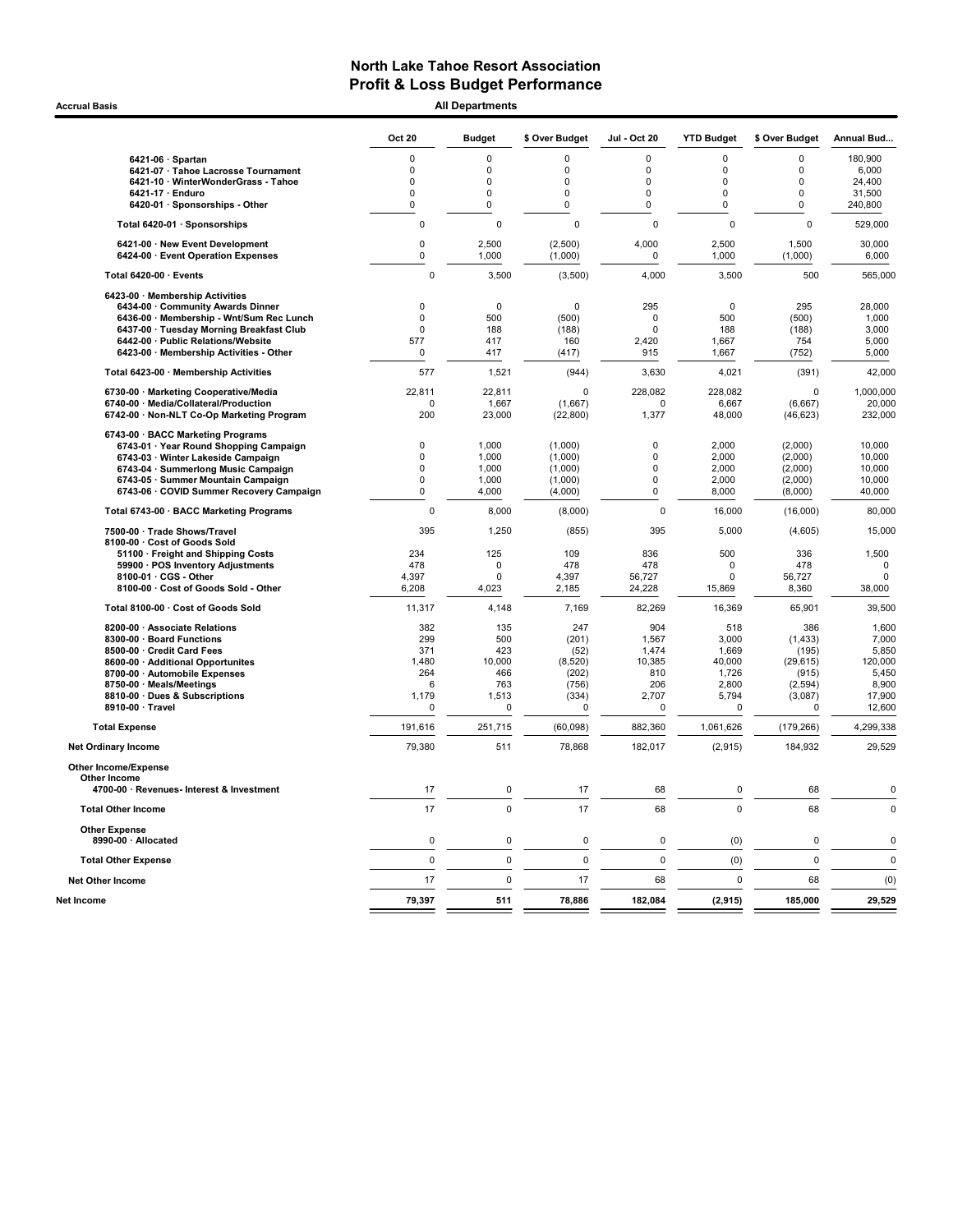# North Lake Tahoe Resort Association Profit & Loss Prev Year Comparison

Accrual Basis July through October 2020

|                                                                                                                                                                                                                                                                                                                                               | <b>Jul - Oct 20</b>                                                            | <b>Jul - Oct 19</b>                                                    | \$ Change                                                                 | % Change                                                             |
|-----------------------------------------------------------------------------------------------------------------------------------------------------------------------------------------------------------------------------------------------------------------------------------------------------------------------------------------------|--------------------------------------------------------------------------------|------------------------------------------------------------------------|---------------------------------------------------------------------------|----------------------------------------------------------------------|
| <b>Ordinary Income/Expense</b><br>Income                                                                                                                                                                                                                                                                                                      |                                                                                |                                                                        |                                                                           |                                                                      |
| 4050-00 County of Placer TOT Funding<br>4200-00 · Membership Dues Revenue                                                                                                                                                                                                                                                                     | 967,343<br>45,353                                                              | 1,279,413<br>44,885                                                    | $-312,070$<br>468                                                         | -24%<br>1%                                                           |
| 4250-00 · Revenues-Membership Activities<br>4251-00 · Tues AM Breakfast Club                                                                                                                                                                                                                                                                  | 0                                                                              | 1,430                                                                  | $-1,430$                                                                  | $-100%$                                                              |
| 4250-00 · Revenues-Membership Activities - Other                                                                                                                                                                                                                                                                                              | 2,005                                                                          | 2,646                                                                  | -641                                                                      | $-24%$                                                               |
| Total 4250-00 · Revenues-Membership Activities                                                                                                                                                                                                                                                                                                | 2,005                                                                          | 4,076                                                                  | $-2,071$                                                                  | $-51%$                                                               |
| 4253-00 · Revenue- Other<br>4350-00 · Special Events (Marketing)                                                                                                                                                                                                                                                                              | 1,525<br>0                                                                     | 0<br>0                                                                 | 1,525<br>0                                                                | 100%<br>0%                                                           |
| 4600-00 · Commissions<br>4601-00 · Commissions - South Shore<br>4600-00 · Commissions - Other                                                                                                                                                                                                                                                 | $\mathbf 0$<br>$\mathbf 0$                                                     | 6,563<br>23,971                                                        | $-6,563$<br>$-23.971$                                                     | $-100%$<br>$-100%$                                                   |
| Total 4600-00 · Commissions                                                                                                                                                                                                                                                                                                                   | $\pmb{0}$                                                                      | 30,534                                                                 | $-30,534$                                                                 | $-100%$                                                              |
| 46000 · Merchandise Sales<br>4502-00 · Non-Retail VIC income<br>4504-00 · Retail Revenue - Other<br>46000 · Merchandise Sales - Other                                                                                                                                                                                                         | 1,250<br>470<br>46,432                                                         | 195<br>0<br>47,854                                                     | 1,055<br>470<br>$-1,423$                                                  | 541%<br>100%<br>-3%                                                  |
| Total 46000 Merchandise Sales                                                                                                                                                                                                                                                                                                                 | 48,152                                                                         | 48,049                                                                 | 102                                                                       | 0%                                                                   |
| <b>Total Income</b>                                                                                                                                                                                                                                                                                                                           | 1,064,377                                                                      | 1,406,957                                                              | $-342,580$                                                                | $-24%$                                                               |
| <b>Gross Profit</b>                                                                                                                                                                                                                                                                                                                           | 1,064,377                                                                      | 1,406,957                                                              | $-342,580$                                                                | $-24%$                                                               |
| <b>Expense</b><br>5000-00 · Salaries & Wages<br>5000-01 · In-Market Administration<br>5010-00 · Sales Commissions<br>$5020-00 \cdot P/R$ - Tax Expense<br>5030-00 · P/R - Health Insurance Expense<br>5040-00 · P/R - Workmans Comp<br>$5060-00 \cdot 401$ (k)<br>5070-00 · Other Benefits and Expenses<br>5000-00 · Salaries & Wages - Other | $\mathbf 0$<br>2,106<br>22,474<br>40,142<br>3,497<br>5,116<br>1,389<br>334,219 | 0<br>10,814<br>26,090<br>43,746<br>3,551<br>12,754<br>1,114<br>296,128 | 0<br>$-8,709$<br>$-3,615$<br>$-3,603$<br>-53<br>$-7,637$<br>275<br>38,091 | 0%<br>$-81%$<br>$-14%$<br>-8%<br>$-2%$<br>-60%<br>25%<br>13%         |
| Total 5000-00 · Salaries & Wages                                                                                                                                                                                                                                                                                                              | 408,944                                                                        | 394,196                                                                | 14,748                                                                    | 4%                                                                   |
| $5100-00 \cdot$ Rent<br>$5110-00 \cdot$ Utilities<br>5140-00 · Repairs & Maintenance<br>5150-00 · Office - Cleaning<br>5100-00 · Rent - Other                                                                                                                                                                                                 | 3,203<br>347<br>2,750<br>53,563                                                | 3,301<br>716<br>3,225<br>52,232                                        | -97<br>$-369$<br>$-475$<br>1,331                                          | $-3%$<br>$-52%$<br>$-15%$<br>3%                                      |
| Total 5100-00 · Rent                                                                                                                                                                                                                                                                                                                          | 59,863                                                                         | 59.474                                                                 | 390                                                                       | 1%                                                                   |
| 5310-00 · Telephone<br>5320-00 · Telephone                                                                                                                                                                                                                                                                                                    | 9,156                                                                          | 7,594                                                                  | 1,562                                                                     | 21%                                                                  |
| Total 5310-00 · Telephone                                                                                                                                                                                                                                                                                                                     | 9,156                                                                          | 7,594                                                                  | 1,562                                                                     | 21%                                                                  |
| 5420-00 · Mail - USPS                                                                                                                                                                                                                                                                                                                         | 157                                                                            | 443                                                                    | -286                                                                      | $-65%$                                                               |
| 5510-00 · Insurance/Bonding<br>$5520-00 \cdot$ Supplies                                                                                                                                                                                                                                                                                       | 4,314                                                                          | 5,206                                                                  | $-893$                                                                    | $-17%$                                                               |
| 5525-00 · Supplies- Computer<br>5520-00 · Supplies - Other                                                                                                                                                                                                                                                                                    | 1,610<br>5,172                                                                 | 140<br>6,739                                                           | 1,470<br>$-1,567$                                                         | 1,051%<br>$-23%$                                                     |
| Total 5520-00 $\cdot$ Supplies                                                                                                                                                                                                                                                                                                                | 6,782                                                                          | 6,879                                                                  | $-97$                                                                     | $-1%$                                                                |
| 5610-00 · Depreciation<br>5700-00 · Equipment Support & Maintenance<br>5710-00 · Taxes, Licenses & Fees<br>5740-00 · Equipment Rental/Leasing<br>5800-00 · Training Seminars<br>5850-00 · Artist of Month - Commissions<br>5900-00 · Professional Fees<br>5910-00 · Professional Fees - Attorneys<br>5920-00 · Professional Fees - Accountant | 97<br>13,769<br>3,728<br>1,774<br>66<br>918<br>1,200<br>15,065                 | 472<br>71<br>3,719<br>11,285<br>738<br>1,175<br>800<br>18,350          | -375<br>13,698<br>9<br>$-9,511$<br>-672<br>$-257$<br>400<br>$-3,285$      | -79%<br>19,296%<br>0%<br>$-84%$<br>$-91%$<br>$-22%$<br>50%<br>$-18%$ |
| 5921-00 · Professional Fees - Other<br>Total 5900-00 · Professional Fees                                                                                                                                                                                                                                                                      | 18,720<br>34,985                                                               | 40,399<br>59,549                                                       | -21,679<br>$-24,564$                                                      | $-54%$<br>$-41%$                                                     |
| $6020-00 \cdot$ Programs<br>6016-00 · Special Event Partnership                                                                                                                                                                                                                                                                               | 0                                                                              | 1,250                                                                  | $-1,250$                                                                  | $-100%$                                                              |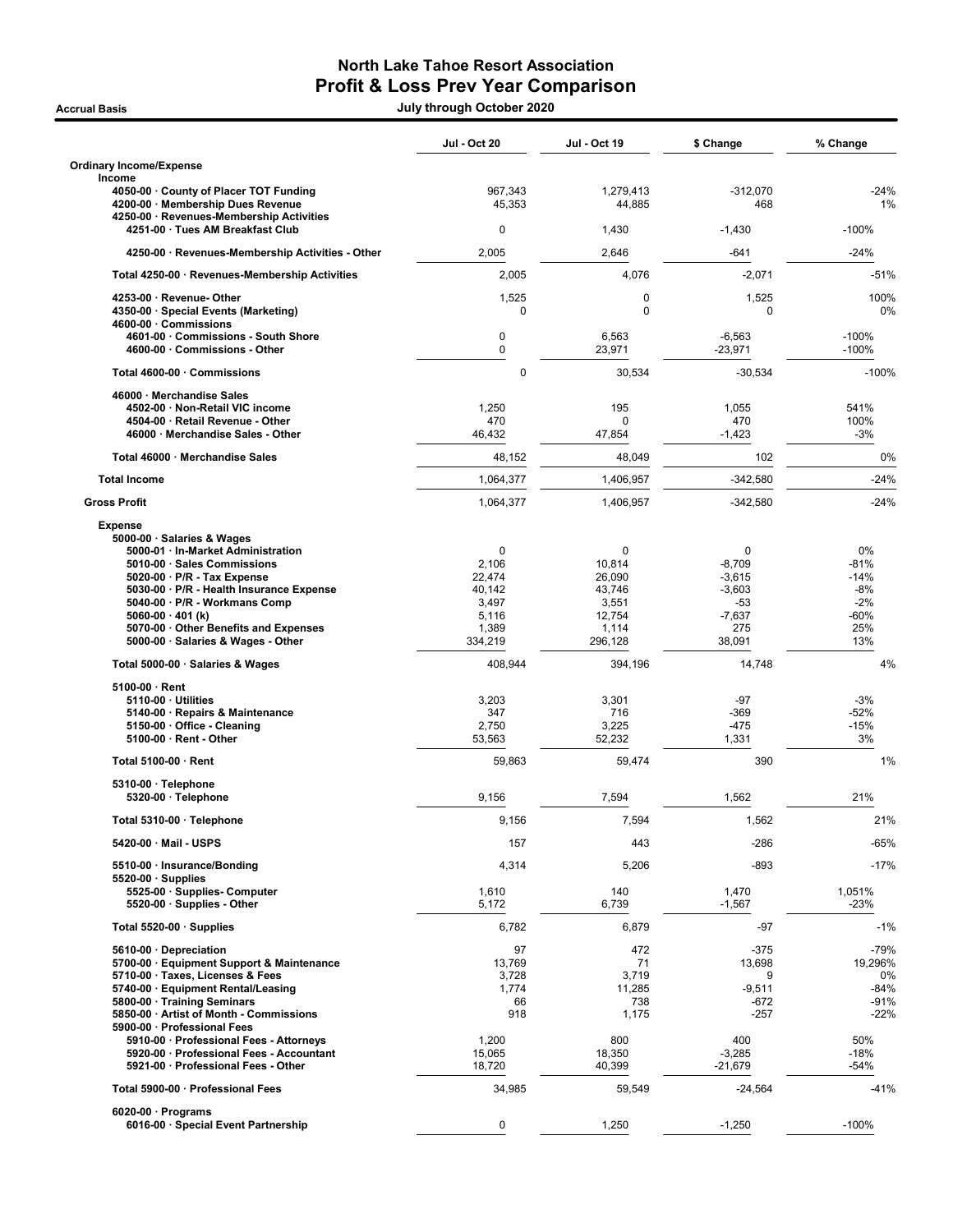## North Lake Tahoe Resort Association Profit & Loss Prev Year Comparison

Accrual Basis July through October 2020

|                                                                                    | <b>Jul - Oct 20</b> | <b>Jul - Oct 19</b>  | \$ Change              | % Change          |
|------------------------------------------------------------------------------------|---------------------|----------------------|------------------------|-------------------|
| Total 6020-00 · Programs                                                           | $\mathbf 0$         | 1,250                | $-1,250$               | $-100%$           |
| $6420-00 \cdot$ Events                                                             |                     |                      |                        |                   |
| 6420-01 · Sponsorships<br>6023-00 · Autumn Food & Wine                             | 0                   | 34,668               | $-34,668$              | -100%             |
| $6421-06 \cdot$ Spartan                                                            | 0                   | 254,019              | $-254,019$             | $-100%$           |
| Total 6420-01 · Sponsorships                                                       | $\mathbf 0$         | 288,687              | -288,687               | $-100%$           |
| 6421-00 · New Event Development                                                    | 4,000               | 220                  | 3,780                  | 1,718%            |
| 6424-00 · Event Operation Expenses                                                 | 0                   | 1,411                | $-1,411$               | $-100%$           |
| Total 6420-00 · Events                                                             | 4,000               | 290,318              | -286,318               | $-99%$            |
| 6423-00 · Membership Activities                                                    |                     |                      |                        |                   |
| 6434-00 · Community Awards Dinner<br>6436-00 · Membership - Wnt/Sum Rec Lunch      | 295<br>0            | 570<br>318           | $-275$<br>$-318$       | $-48%$<br>$-100%$ |
| 6437-00 · Tuesday Morning Breakfast Club                                           | $\mathbf 0$         | 1,741                | $-1.741$               | $-100%$           |
| 6442-00 · Public Relations/Website                                                 | 2,420               | 2,270                | 150                    | 7%                |
| $6444-00 \cdot Trades$                                                             | 0                   | 0                    | 0                      | 0%                |
| 6423-00 · Membership Activities - Other                                            | 915                 | 1,129                | $-214$                 | -19%              |
| Total 6423-00 · Membership Activities                                              | 3,630               | 6,028                | $-2,398$               | $-40%$            |
| 6730-00 · Marketing Cooperative/Media<br>6742-00 · Non-NLT Co-Op Marketing Program | 228,082<br>1,377    | 398,004<br>4,010     | $-169,922$<br>$-2,633$ | $-43%$<br>$-66%$  |
| 6743-00 · BACC Marketing Programs                                                  |                     |                      |                        |                   |
| 6743-01 · Year Round Shopping Campaign                                             | 0<br>0              | 5,450<br>0           | $-5,450$<br>0          | $-100%$           |
| 6743-04 · Summerlong Music Campaign<br>6743-05 · Summer Mountain Campaign          | $\mathbf 0$         | 0                    | 0                      | 0%<br>0%          |
| Total 6743-00 · BACC Marketing Programs                                            | 0                   | 5,450                | $-5,450$               | $-100%$           |
| 7500-00 · Trade Shows/Travel                                                       | 395                 | 0                    | 395                    | 100%              |
| 8100-00 · Cost of Goods Sold<br>51100 · Freight and Shipping Costs                 | 836                 | 558                  | 277                    | 50%               |
| 52500 · Purchase Discounts                                                         | $\mathbf 0$         | $-1$                 | $\mathbf{1}$           | 100%              |
| 59900 · POS Inventory Adjustments                                                  | 478                 | 116                  | 362                    | 311%              |
| $8100-01 \cdot \text{CGS} - \text{Other}$                                          | 56,727              | 0                    | 56,727                 | 100%              |
| 8100-00 · Cost of Goods Sold - Other                                               | 24,228              | 24,186               | 43                     | 0%                |
| Total 8100-00 · Cost of Goods Sold                                                 | 82,269              | 24,860               | 57,409                 | 231%              |
| 8200-00 · Associate Relations                                                      | 904                 | 449                  | 455                    | 101%              |
| 8300-00 · Board Functions                                                          | 1,567               | 4,282                | $-2,715$               | $-63%$            |
| 8500-00 · Credit Card Fees                                                         | 1,474               | 2,430                | $-957$                 | $-39%$            |
| 8600-00 · Additional Opportunites<br>8700-00 · Automobile Expenses                 | 10,385<br>810       | $\mathbf 0$<br>1,266 | 10,385<br>-456         | 100%<br>$-36%$    |
| 8750-00 · Meals/Meetings                                                           | 206                 | 753                  | -547                   | $-73%$            |
| 8810-00 · Dues & Subscriptions                                                     | 2,707               | 3,304                | $-597$                 | $-18%$            |
| 8920-00 · Bad Debt                                                                 | 0                   | 2,043                | $-2,043$               | -100%             |
| <b>Total Expense</b>                                                               | 882,360             | 1,295,249            | -412.889               | $-32%$            |
| <b>Net Ordinary Income</b>                                                         | 182,017             | 111,708              | 70,309                 | 63%               |
| <b>Other Income/Expense</b>                                                        |                     |                      |                        |                   |
| <b>Other Income</b>                                                                |                     |                      |                        |                   |
| 4700-00 · Revenues- Interest & Investment                                          | 68                  | 93                   | -25                    | $-27%$            |
| <b>Total Other Income</b>                                                          | 68                  | 93                   | $-25$                  | $-27%$            |
| <b>Other Expense</b><br><b>Balancing Adjustments</b>                               | 0                   | $\mathbf 0$          | 0                      | 0%                |
| 8990-00 · Allocated                                                                | 0                   | 0                    | 0                      | 0%                |
| <b>Total Other Expense</b>                                                         | 0                   | $\mathbf 0$          | 0                      | 0%                |
| <b>Net Other Income</b>                                                            | 68                  | 93                   | -25                    | $-27%$            |
| Net Income                                                                         | 182,084             | 111,801              | 70,283                 | 63%               |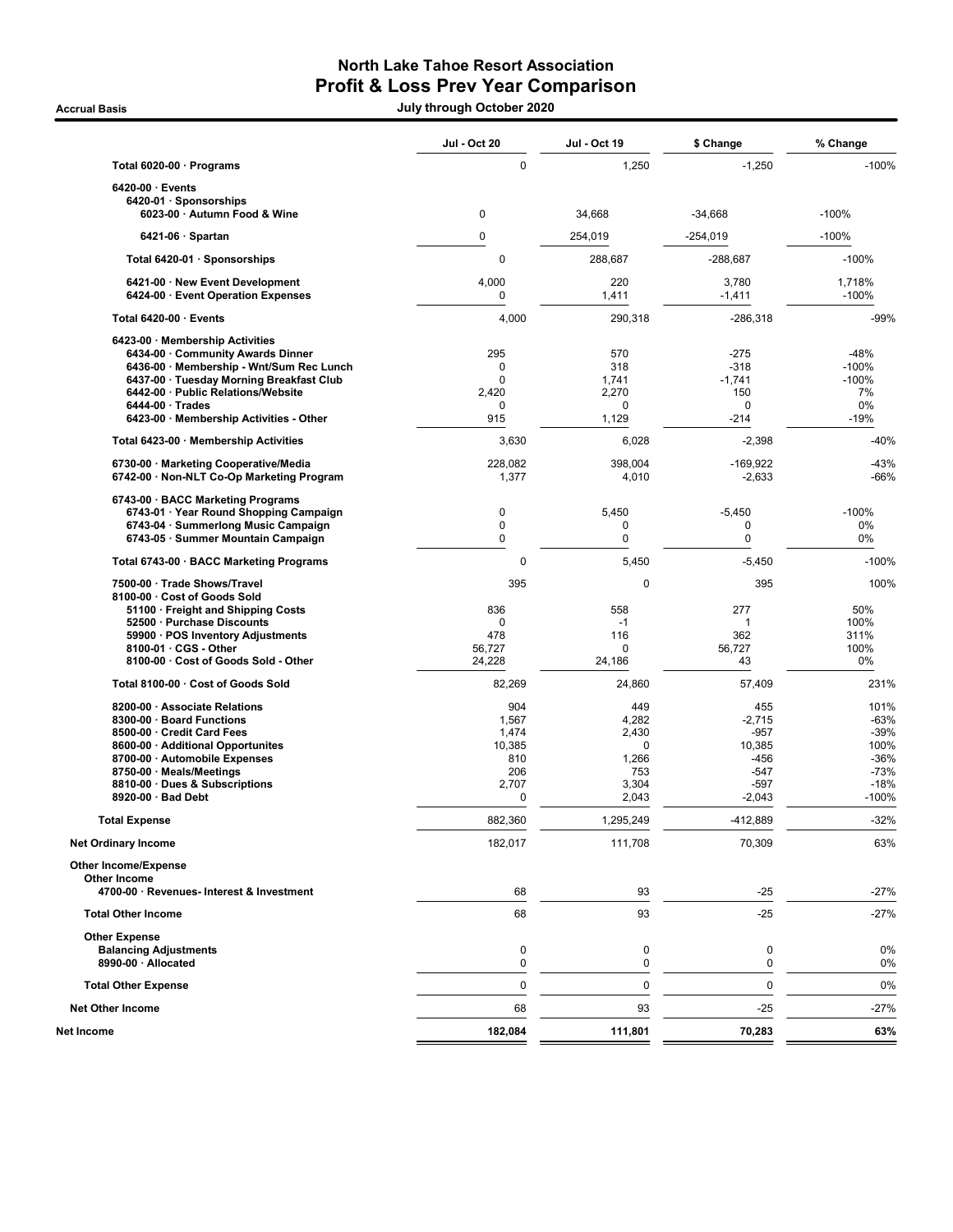Accrual Basis **11 - Marketing** 

|                                                                                                                                                                                                                                                                            | <b>Oct 20</b>                                                                     | <b>Budget</b>                                   | \$ Over Budget                                      | Jul - Oct 20                                     | <b>YTD Budget</b>                                | \$ Over Budget                                         | <b>Annual Budget</b>                                                |
|----------------------------------------------------------------------------------------------------------------------------------------------------------------------------------------------------------------------------------------------------------------------------|-----------------------------------------------------------------------------------|-------------------------------------------------|-----------------------------------------------------|--------------------------------------------------|--------------------------------------------------|--------------------------------------------------------|---------------------------------------------------------------------|
| <b>Ordinary Income/Expense</b><br>Income                                                                                                                                                                                                                                   |                                                                                   |                                                 |                                                     |                                                  |                                                  |                                                        |                                                                     |
| 4050-00 · County of Placer TOT Funding<br>4253-00 · Revenue- Other                                                                                                                                                                                                         | 137,090<br>1,525                                                                  | 148,090<br>0                                    | (11,000)<br>1,525                                   | 626,272<br>1,525                                 | 638,522<br>$\pmb{0}$                             | (12, 250)<br>1,525                                     | 2,983,682<br>0                                                      |
| <b>Total Income</b>                                                                                                                                                                                                                                                        | 138,615                                                                           | 148,090                                         | (9, 475)                                            | 627,797                                          | 638,522                                          | (10, 725)                                              | 2,983,682                                                           |
| <b>Gross Profit</b>                                                                                                                                                                                                                                                        | 138,615                                                                           | 148,090                                         | (9, 475)                                            | 627,797                                          | 638,522                                          | (10, 725)                                              | 2,983,682                                                           |
| <b>Expense</b><br>5000-00 · Salaries & Wages<br>5020-00 · P/R - Tax Expense<br>5030-00 · P/R - Health Insurance Expense<br>5040-00 · P/R - Workmans Comp<br>5060-00 $\cdot$ 401 (k)<br>5070-00 · Other Benefits and Expenses<br>5000-00 · Salaries & Wages - Other         | 1,273<br>3,080<br>172<br>770<br>33<br>21,022                                      | 1,667<br>4,000<br>125<br>833<br>142<br>22,299   | (394)<br>(920)<br>47<br>(64)<br>(108)<br>(1, 277)   | 5,386<br>13,710<br>891<br>3,256<br>140<br>88,561 | 6,667<br>16,000<br>500<br>3,333<br>567<br>89,197 | (1,280)<br>(2, 290)<br>391<br>(78)<br>(426)<br>(636)   | 20,000<br>48,000<br>1,500<br>10,000<br>1,700<br>267,592             |
| Total 5000-00 · Salaries & Wages                                                                                                                                                                                                                                           | 26,350                                                                            | 29,066                                          | (2,716)                                             | 111,944                                          | 116,264                                          | (4, 320)                                               | 348,792                                                             |
| $5100-00 \cdot$ Rent<br>5110-00 · Utilities<br>5140-00 · Repairs & Maintenance<br>5150-00 · Office - Cleaning<br>5100-00 · Rent - Other                                                                                                                                    | 136<br>0<br>233<br>2,124                                                          | 150<br>75<br>250<br>2,229                       | (14)<br>(75)<br>(18)<br>(105)                       | 609<br>0<br>935<br>9,102                         | 595<br>300<br>1,000<br>8,917                     | 14<br>(300)<br>(65)<br>185                             | 1,855<br>900<br>3,000<br>27,777                                     |
| Total 5100-00 · Rent                                                                                                                                                                                                                                                       | 2,493                                                                             | 2,704                                           | (211)                                               | 10,645                                           | 10,812                                           | (167)                                                  | 33,532                                                              |
| 5310-00 · Telephone<br>5320-00 · Telephone                                                                                                                                                                                                                                 | 517                                                                               | 549                                             | (32)                                                | 2,231                                            | 2,196                                            | 35                                                     | 6,588                                                               |
| Total 5310-00 · Telephone                                                                                                                                                                                                                                                  | 517                                                                               | 549                                             | (32)                                                | 2,231                                            | 2,196                                            | 35                                                     | 6,588                                                               |
| 5420-00 · Mail - USPS                                                                                                                                                                                                                                                      | $\mathbf 0$                                                                       | (103)                                           | 103                                                 | 29                                               | $\mathbf 0$                                      | 29                                                     | $\mathbf 0$                                                         |
| $5520-00 \cdot$ Supplies<br>5525-00 · Supplies- Computer<br>5520-00 · Supplies - Other                                                                                                                                                                                     | 1,303<br>104                                                                      | 0<br>1,716                                      | 1,303<br>(1,612)                                    | 1,403<br>298                                     | 0<br>6,865                                       | 1,403<br>(6, 567)                                      | 0<br>20,594                                                         |
| Total 5520-00 · Supplies                                                                                                                                                                                                                                                   | 1,407                                                                             | 1,716                                           | (309)                                               | 1,701                                            | 6,865                                            | (5, 164)                                               | 20,594                                                              |
| 5700-00 · Equipment Support & Maintenance<br>5710-00 · Taxes, Licenses & Fees<br>5740-00 · Equipment Rental/Leasing<br>5800-00 · Training Seminars<br>5900-00 · Professional Fees                                                                                          | $\pmb{0}$<br>$\mathsf 0$<br>123<br>0                                              | 13<br>13<br>167<br>750                          | (13)<br>(13)<br>(44)<br>(750)                       | (3)<br>79<br>448<br>$\mathbf 0$                  | 50<br>50<br>667<br>3,000                         | (53)<br>29<br>(218)<br>(3,000)                         | 150<br>150<br>2,000<br>9,000                                        |
| 5910-00 · Professional Fees - Attorneys<br>5921-00 · Professional Fees - Other                                                                                                                                                                                             | $\mathbf 0$<br>$\pmb{0}$                                                          | 125<br>1,125                                    | (125)<br>(1, 125)                                   | $\mathbf 0$<br>$\pmb{0}$                         | 500<br>4,500                                     | (500)<br>(4,500)                                       | 1,500<br>13,500                                                     |
| Total 5900-00 · Professional Fees                                                                                                                                                                                                                                          | $\pmb{0}$                                                                         | 1,250                                           | (1, 250)                                            | 0                                                | 5,000                                            | (5,000)                                                | 15,000                                                              |
| 5941-00 · Research & Planning                                                                                                                                                                                                                                              | $\mathbf 0$                                                                       | 5,000                                           | (5,000)                                             | $\Omega$                                         | 5,000                                            | (5,000)                                                | 40,000                                                              |
| $6020-00 \cdot$ Programs<br>6016-00 · Special Event Partnership<br>6018-00 · Business Assoc. Grants                                                                                                                                                                        | 0<br>$\mathsf 0$                                                                  | 2,500<br>$\mathbf 0$                            | (2,500)<br>$\Omega$                                 | 0<br>$\mathbf 0$                                 | 3,750<br>$\mathbf 0$                             | (3,750)<br>$\Omega$                                    | 50,000<br>30,000                                                    |
| Total 6020-00 · Programs                                                                                                                                                                                                                                                   | 0                                                                                 | 2,500                                           | (2,500)                                             | $\mathbf 0$                                      | 3,750                                            | (3,750)                                                | 80,000                                                              |
| 6420-00 · Events<br>6420-01 · Sponsorships<br>6421-01 · 4th of July Fireworks<br>6421-04 · Broken Arrow Skyrace<br>$6421-06$ · Spartan<br>6421-07 · Tahoe Lacrosse Tournament<br>6421-10 · WinterWonderGrass - Tahoe<br>6421-17 · Enduro<br>6420-01 · Sponsorships - Other | $\mathbf 0$<br>$\mathbf 0$<br>$\mathbf 0$<br>$\mathbf 0$<br>$\mathbf 0$<br>0<br>0 | 0<br>0<br>0<br>0<br>0<br>0<br>0                 | 0<br>0<br>0<br>0<br>0<br>0<br>$\pmb{0}$             | 0<br>0<br>0<br>0<br>0<br>0<br>0                  | 0<br>0<br>0<br>0<br>0<br>0<br>0                  | 0<br>$\Omega$<br>$\Omega$<br>$\Omega$<br>0<br>0<br>0   | 20,000<br>25,400<br>180,900<br>6,000<br>24,400<br>31,500<br>240,800 |
| Total 6420-01 · Sponsorships                                                                                                                                                                                                                                               | $\mathbf 0$                                                                       | 0                                               | $\mathbf 0$                                         | $\mathbf 0$                                      | 0                                                | $^{\circ}$                                             | 529,000                                                             |
| 6421-00 · New Event Development<br>6424-00 · Event Operation Expenses                                                                                                                                                                                                      | 0<br>0                                                                            | 2,500<br>1,000                                  | (2,500)<br>(1,000)                                  | 4,000<br>$\mathsf 0$                             | 2,500<br>1,000                                   | 1,500<br>(1,000)                                       | 30,000<br>6,000                                                     |
| Total 6420-00 · Events                                                                                                                                                                                                                                                     | 0                                                                                 | 3,500                                           | (3,500)                                             | 4,000                                            | 3,500                                            | 500                                                    | 565,000                                                             |
| 6730-00 · Marketing Cooperative/Media<br>6742-00 · Non-NLT Co-Op Marketing Program                                                                                                                                                                                         | 19,102                                                                            | 19,102<br>22,000                                | 0<br>(22,000)                                       | 201,674                                          | 201,674<br>44,000                                | $\mathbf 0$<br>(43, 423)                               | 925,000<br>220,000                                                  |
| 6743-00 · BACC Marketing Programs<br>6743-01 · Year Round Shopping Campaign<br>6743-03 · Winter Lakeside Campaign<br>6743-04 · Summerlong Music Campaign<br>6743-05 · Summer Mountain Campaign<br>6743-06 · COVID Summer Recovery Campaign                                 | 0<br>$\pmb{0}$<br>0<br>0<br>$\mathsf 0$                                           | 1,000<br>1,000<br>1,000<br>1,000<br>4,000       | (1,000)<br>(1,000)<br>(1,000)<br>(1,000)<br>(4,000) | $\mathbf 0$<br>0<br>0<br>0<br>$\mathbf 0$        | 2,000<br>2,000<br>2,000<br>2,000<br>8,000        | (2,000)<br>(2,000)<br>(2,000)<br>(2,000)<br>(8,000)    | 10,000<br>10,000<br>10,000<br>10,000<br>40,000                      |
| Total 6743-00 · BACC Marketing Programs                                                                                                                                                                                                                                    | 0                                                                                 | 8,000                                           | (8,000)                                             | $\mathsf 0$                                      | 16,000                                           | (16,000)                                               | 80,000                                                              |
| 7500-00 · Trade Shows/Travel<br>8200-00 · Associate Relations<br>8600-00 · Additional Opportunites<br>8700-00 · Automobile Expenses<br>8750-00 · Meals/Meetings<br>8810-00 · Dues & Subscriptions<br>8910-00 · Travel                                                      | 395<br>17<br>830<br>98<br>0<br>15<br>0                                            | 23<br>7,917<br>136<br>250<br>259<br>$\mathbf 0$ | (6)<br>(7,087)<br>(39)<br>(250)<br>(244)<br>n       | 395<br>145<br>7,785<br>198<br>16<br>151<br>0     | 68<br>31,667<br>409<br>750<br>777<br>0           | 76<br>(23, 882)<br>(211)<br>(734)<br>(626)<br>$\Omega$ | $\Omega$<br>250<br>95,000<br>1,500<br>2,750<br>2,850<br>11,100      |
| <b>Total Expense</b>                                                                                                                                                                                                                                                       | 51,346                                                                            | 104,811                                         | (53, 465)                                           | 342,016                                          | 452,499                                          | (110, 483)                                             | 2,459,256                                                           |
| <b>Net Ordinary Income</b><br>Other Income/Expense                                                                                                                                                                                                                         | 87,269                                                                            | 43,279                                          | 43,990                                              | 285,781                                          | 186,023                                          | 99,758                                                 | 524,426                                                             |
| Other Income<br>4700-00 · Revenues- Interest & Investment                                                                                                                                                                                                                  | 17                                                                                | $\mathsf 0$                                     | 17                                                  | 68                                               | $\pmb{0}$                                        | 68                                                     | 0                                                                   |
| <b>Total Other Income</b>                                                                                                                                                                                                                                                  | 17                                                                                | $\mathbf 0$                                     | 17                                                  | 68                                               | $\mathbf 0$                                      | 68                                                     | $\mathbf 0$                                                         |
| <b>Other Expense</b><br>8990-00 · Allocated                                                                                                                                                                                                                                | 47,490                                                                            | 43,177                                          | 4,313                                               | 147,622                                          | 186,023                                          | (38, 401)                                              | 524,426                                                             |
| <b>Total Other Expense</b>                                                                                                                                                                                                                                                 | 47,490                                                                            | 43,177                                          | 4,313                                               | 147,622                                          | 186,023                                          | (38, 401)                                              | 524,426                                                             |
| Net Other Income                                                                                                                                                                                                                                                           | (47, 473)                                                                         | (43, 177)                                       | (4, 296)                                            | (147, 554)                                       | (186, 023)                                       | 38,469                                                 | (524, 426)                                                          |
| Net Income                                                                                                                                                                                                                                                                 | 39,796                                                                            | 103                                             | 39,694                                              | 138,227                                          | (0)                                              | 138,227                                                | 0                                                                   |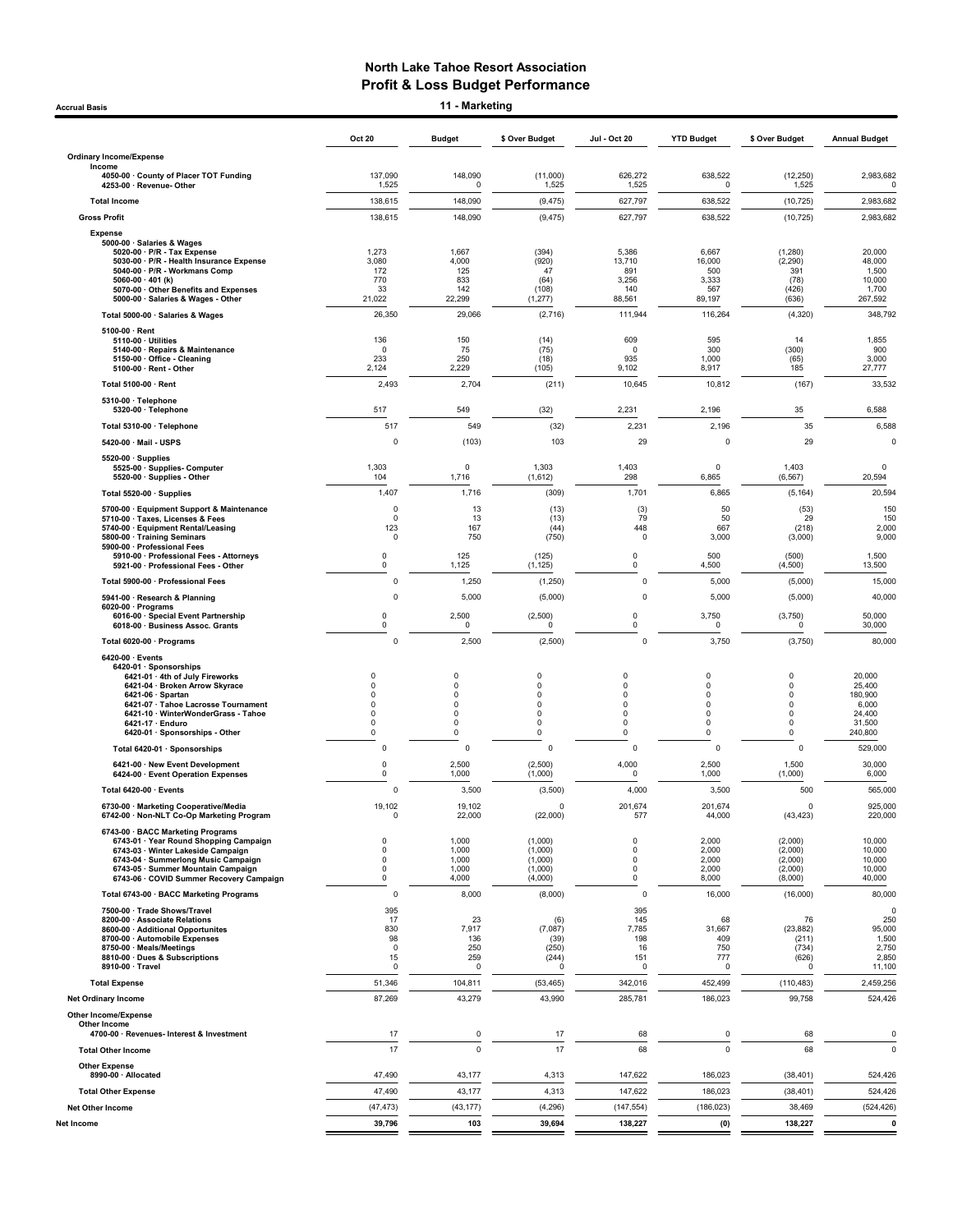| 30 - Conference<br><b>Accrual Basis</b>                                                                                                                                                                                                                                                           |                                                          |                                                   |                                                          |                                                            |                                                              |                                                            |                                                                     |  |  |
|---------------------------------------------------------------------------------------------------------------------------------------------------------------------------------------------------------------------------------------------------------------------------------------------------|----------------------------------------------------------|---------------------------------------------------|----------------------------------------------------------|------------------------------------------------------------|--------------------------------------------------------------|------------------------------------------------------------|---------------------------------------------------------------------|--|--|
|                                                                                                                                                                                                                                                                                                   | <b>Oct 20</b>                                            | <b>Budget</b>                                     | \$ Over Budget                                           | <b>Jul - Oct 20</b>                                        | <b>YTD Budget</b>                                            | \$ Over Budget                                             | <b>Annual Budget</b>                                                |  |  |
| <b>Ordinary Income/Expense</b><br>Income                                                                                                                                                                                                                                                          |                                                          |                                                   |                                                          |                                                            |                                                              |                                                            |                                                                     |  |  |
| 4050-00 · County of Placer TOT Funding                                                                                                                                                                                                                                                            | 29,229                                                   | 29,229                                            | 0                                                        | 130,203                                                    | 130,203                                                      | 0                                                          | 384,054                                                             |  |  |
| <b>Total Income</b>                                                                                                                                                                                                                                                                               | 29,229                                                   | 29,229                                            | $\mathbf 0$                                              | 130,203                                                    | 130,203                                                      | $\mathbf 0$                                                | 384,054                                                             |  |  |
| <b>Gross Profit</b>                                                                                                                                                                                                                                                                               | 29,229                                                   | 29,229                                            | $\mathbf 0$                                              | 130,203                                                    | 130,203                                                      | $\mathbf 0$                                                | 384,054                                                             |  |  |
| <b>Expense</b><br>5000-00 · Salaries & Wages<br>5010-00 · Sales Commissions<br>5020-00 · P/R - Tax Expense<br>5030-00 · P/R - Health Insurance Expense<br>5040-00 · P/R - Workmans Comp<br>$5060-00 \cdot 401$ (k)<br>5070-00 · Other Benefits and Expenses<br>5000-00 · Salaries & Wages - Other | 0<br>1,020<br>1,098<br>96<br>562<br>47<br>15,123         | 0<br>1,157<br>2,042<br>167<br>500<br>38<br>14,030 | 0<br>(137)<br>(944)<br>(70)<br>62<br>10<br>1,093         | 2,106<br>3,881<br>4,200<br>390<br>2.113<br>151<br>54,981   | $\pmb{0}$<br>4,629<br>8,167<br>667<br>2.000<br>150<br>56,122 | 2,106<br>(748)<br>(3,967)<br>(277)<br>113<br>1<br>(1, 141) | $\mathbf 0$<br>13,886<br>24,500<br>2,000<br>6.000<br>450<br>168,365 |  |  |
| Total 5000-00 · Salaries & Wages                                                                                                                                                                                                                                                                  | 17,947                                                   | 17,933                                            | 14                                                       | 67,821                                                     | 71,734                                                       | (3,912)                                                    | 215,201                                                             |  |  |
| 5100-00 $\cdot$ Rent<br>5110-00 · Utilities<br>5140-00 · Repairs & Maintenance<br>5150-00 · Office - Cleaning<br>5100-00 · Rent - Other                                                                                                                                                           | 90<br>$\mathbf 0$<br>172<br>1,422                        | 75<br>22<br>142<br>1,167                          | 15<br>(22)<br>31<br>255                                  | 378<br>$\mathbf 0$<br>611<br>5,170                         | 300<br>87<br>567<br>4,667                                    | 78<br>(87)<br>44<br>503                                    | 900<br>260<br>1,700<br>14,000                                       |  |  |
| Total 5100-00 · Rent                                                                                                                                                                                                                                                                              | 1,684                                                    | 1,405                                             | 279                                                      | 6,159                                                      | 5,620                                                        | 539                                                        | 16,860                                                              |  |  |
| 5310-00 · Telephone<br>5320-00 · Telephone                                                                                                                                                                                                                                                        | 403                                                      | 267                                               | 136                                                      | 1,564                                                      | 1,067                                                        | 497                                                        | 3,200                                                               |  |  |
| Total 5310-00 · Telephone                                                                                                                                                                                                                                                                         | 403                                                      | 267                                               | 136                                                      | 1,564                                                      | 1,067                                                        | 497                                                        | 3,200                                                               |  |  |
| 5420-00 · Mail - USPS                                                                                                                                                                                                                                                                             | $\pmb{0}$                                                | 17                                                | (17)                                                     | 18                                                         | 67                                                           | (49)                                                       | 200                                                                 |  |  |
| $5520-00 \cdot$ Supplies<br>5525-00 · Supplies- Computer<br>5520-00 · Supplies - Other                                                                                                                                                                                                            | $\mathbf 0$<br>77                                        | 45<br>113                                         | (45)<br>(36)                                             | 0<br>207                                                   | 180<br>450                                                   | (180)<br>(243)                                             | 540<br>1,350                                                        |  |  |
| Total 5520-00 · Supplies                                                                                                                                                                                                                                                                          | 77                                                       | 158                                               | (81)                                                     | 207                                                        | 630                                                          | (423)                                                      | 1,890                                                               |  |  |
| 5710-00 · Taxes, Licenses & Fees<br>5740-00 · Equipment Rental/Leasing<br>5800-00 · Training Seminars<br>6730-00 · Marketing Cooperative/Media<br>8750-00 · Meals/Meetings<br>8810-00 Dues & Subscriptions                                                                                        | 45<br>54<br>$\Omega$<br>3,709<br>$\mathbf 0$<br>$\Omega$ | 8<br>83<br>$\Omega$<br>3,709<br>29<br>63          | 37<br>(29)<br>$\mathbf 0$<br>$\mathbf 0$<br>(29)<br>(63) | 75<br>204<br>$\Omega$<br>26,408<br>$\Omega$<br>$\mathbf 0$ | 33<br>333<br>0<br>26,408<br>117<br>250                       | 41<br>(130)<br>$\Omega$<br>$\mathbf 0$<br>(117)<br>(250)   | 100<br>1,000<br>2,000<br>75,000<br>350<br>750                       |  |  |
| <b>Total Expense</b>                                                                                                                                                                                                                                                                              | 23,918                                                   | 23,672                                            | 247                                                      | 102,456                                                    | 106,258                                                      | (3,803)                                                    | 316,551                                                             |  |  |
| <b>Net Ordinary Income</b>                                                                                                                                                                                                                                                                        | 5,311                                                    | 5,558                                             | (247)                                                    | 27,747                                                     | 23,945                                                       | 3,803                                                      | 67,503                                                              |  |  |
| Other Income/Expense<br><b>Other Expense</b>                                                                                                                                                                                                                                                      |                                                          |                                                   |                                                          |                                                            |                                                              |                                                            |                                                                     |  |  |
| 8990-00 · Allocated                                                                                                                                                                                                                                                                               | 6,110                                                    | 5,558                                             | 553                                                      | 18,994                                                     | 23,945                                                       | (4, 951)                                                   | 67,503                                                              |  |  |
| <b>Total Other Expense</b>                                                                                                                                                                                                                                                                        | 6,110                                                    | 5,558                                             | 553                                                      | 18,994                                                     | 23,945                                                       | (4, 951)                                                   | 67,503                                                              |  |  |
| <b>Net Other Income</b>                                                                                                                                                                                                                                                                           | (6, 110)                                                 | (5, 558)                                          | (553)                                                    | (18, 994)                                                  | (23, 945)                                                    | 4,951                                                      | (67, 503)                                                           |  |  |
| Net Income                                                                                                                                                                                                                                                                                        | (799)                                                    | (0)                                               | (799)                                                    | 8,753                                                      | (0)                                                          | 8,754                                                      | 0                                                                   |  |  |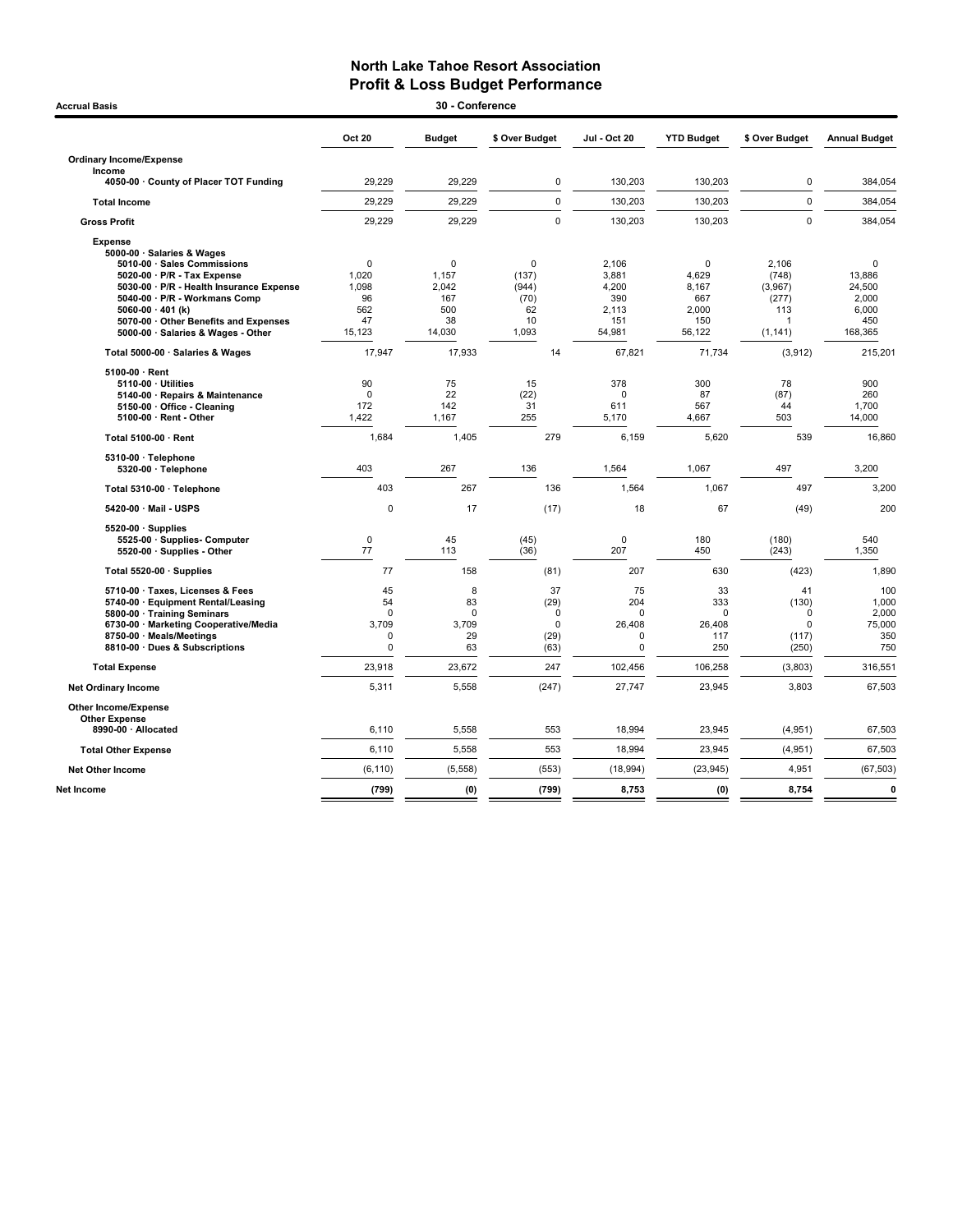Accrual Basis 42 - Visitor Center

|                                                                                                                                                                                                                                                                                   | <b>Oct 20</b>                                                             | <b>Budget</b>                                                           | \$ Over Budget                                            | Jul - Oct 20                                                  | <b>YTD Budget</b>                                   | \$ Over Budget                                              | <b>Annual Budget</b>                                    |
|-----------------------------------------------------------------------------------------------------------------------------------------------------------------------------------------------------------------------------------------------------------------------------------|---------------------------------------------------------------------------|-------------------------------------------------------------------------|-----------------------------------------------------------|---------------------------------------------------------------|-----------------------------------------------------|-------------------------------------------------------------|---------------------------------------------------------|
| <b>Ordinary Income/Expense</b>                                                                                                                                                                                                                                                    |                                                                           |                                                                         |                                                           |                                                               |                                                     |                                                             |                                                         |
| Income<br>4050-00 County of Placer TOT Funding                                                                                                                                                                                                                                    | 63,141                                                                    | 36,960                                                                  | 26,181                                                    | 150,323                                                       | 150,324                                             | (1)                                                         | 457,711                                                 |
| 46000 · Merchandise Sales<br>4502-00 · Non-Retail VIC income<br>4504-00 · Retail Revenue - Other                                                                                                                                                                                  | 118<br>20                                                                 | $\mathbf 0$<br>$\Omega$                                                 | 118<br>20                                                 | 1,250<br>470                                                  | $\Omega$<br>$\Omega$                                | 1,250<br>470                                                | $\mathbf 0$<br>$\Omega$                                 |
| 46000 · Merchandise Sales - Other<br>Total 46000 · Merchandise Sales                                                                                                                                                                                                              | 11,734                                                                    | 9,000<br>9,000                                                          | 2,734<br>2,872                                            | 46,432                                                        | 35,500                                              | 10,932                                                      | 85,000<br>85,000                                        |
| <b>Total Income</b>                                                                                                                                                                                                                                                               | 11,872<br>75,012                                                          | 45,960                                                                  | 29,053                                                    | 48,152<br>198,475                                             | 35,500<br>185,824                                   | 12,652<br>12,651                                            | 542,711                                                 |
| <b>Gross Profit</b>                                                                                                                                                                                                                                                               | 75,012                                                                    | 45,960                                                                  | 29,053                                                    | 198,475                                                       | 185,824                                             | 12,651                                                      | 542,711                                                 |
| <b>Expense</b>                                                                                                                                                                                                                                                                    |                                                                           |                                                                         |                                                           |                                                               |                                                     |                                                             |                                                         |
| 5000-00 · Salaries & Wages<br>5020-00 · P/R - Tax Expense<br>5030-00 · P/R - Health Insurance Expense<br>5040-00 · P/R - Workmans Comp<br>5060-00 $\cdot$ 401 (k)<br>5070-00 Other Benefits and Expenses<br>5000-00 · Salaries & Wages - Other                                    | 573<br>1,234<br>299<br>313<br>417<br>8,276                                | 1,292<br>1,583<br>433<br>417<br>82<br>15,568                            | (719)<br>(350)<br>(135)<br>(104)<br>335<br>(7, 292)       | 3,641<br>4,378<br>1,596<br>1,597<br>463<br>41,770             | 5,167<br>6,333<br>1,733<br>1,667<br>327<br>62,273   | (1,526)<br>(1,956)<br>(137)<br>(70)<br>136<br>(20, 503)     | 15,500<br>19,000<br>5,200<br>5,000<br>982<br>186,818    |
| Total 5000-00 · Salaries & Wages                                                                                                                                                                                                                                                  | 11,111                                                                    | 19,375                                                                  | (8, 264)                                                  | 53,444                                                        | 77,500                                              | (24,056)                                                    | 232,500                                                 |
| 5100-00 · Rent<br>5110-00 · Utilities<br>5140-00 · Repairs & Maintenance<br>5150-00 · Office - Cleaning<br>5100-00 · Rent - Other                                                                                                                                                 | 387<br>$\Omega$<br>$\Omega$<br>6,398                                      | 583<br>458<br>358<br>6,721                                              | (196)<br>(458)<br>(358)<br>(323)                          | 1,446<br>$\Omega$<br>$\mathbf 0$<br>26,057                    | 2,333<br>1,833<br>1,433<br>26,883                   | (887)<br>(1,833)<br>(1, 433)<br>(826)                       | 7,000<br>5,500<br>4,300<br>80,650                       |
| Total 5100-00 · Rent                                                                                                                                                                                                                                                              | 6,785                                                                     | 8,121                                                                   | (1, 336)                                                  | 27,503                                                        | 32,483                                              | (4,980)                                                     | 97,450                                                  |
| 5310-00 · Telephone<br>5320-00 · Telephone                                                                                                                                                                                                                                        | 313                                                                       | 238                                                                     | 75                                                        | 1,217                                                         | 950                                                 | 267                                                         | 2,850                                                   |
| Total 5310-00 · Telephone                                                                                                                                                                                                                                                         | 313                                                                       | 238                                                                     | 75                                                        | 1,217                                                         | 950                                                 | 267                                                         | 2,850                                                   |
| 5420-00 · Mail - USPS                                                                                                                                                                                                                                                             | $\mathbf 0$                                                               | 17                                                                      | (17)                                                      | 18                                                            | 67                                                  | (49)                                                        | 200                                                     |
| 5520-00 · Supplies<br>5525-00 · Supplies- Computer<br>5520-00 · Supplies - Other                                                                                                                                                                                                  | 0<br>449                                                                  | 75<br>2.917                                                             | (75)<br>(2, 468)                                          | $\pmb{0}$<br>1,456                                            | 300<br>11,667                                       | (300)<br>(10, 211)                                          | 900<br>35,000                                           |
| Total 5520-00 · Supplies                                                                                                                                                                                                                                                          | 449                                                                       | 2,992                                                                   | (2, 543)                                                  | 1,456                                                         | 11,967                                              | (10, 511)                                                   | 35,900                                                  |
| 5700-00 · Equipment Support & Maintenance<br>5710-00 · Taxes, Licenses & Fees<br>5740-00 · Equipment Rental/Leasing<br>5800-00 · Training Seminars<br>5850-00 Artist of Month - Commissions<br>6740-00 · Media/Collateral/Production<br>6742-00 · Non-NLT Co-Op Marketing Program | $\mathbf 0$<br>(6)<br>98<br>$\mathbf 0$<br>$\mathbf 0$<br>$\Omega$<br>200 | $\overline{4}$<br>$\overline{4}$<br>129<br>250<br>250<br>1,667<br>1,000 | (4)<br>(10)<br>(31)<br>(250)<br>(250)<br>(1,667)<br>(800) | $\mathbf 0$<br>23<br>353<br>$\pmb{0}$<br>918<br>0<br>800      | 17<br>17<br>517<br>1,000<br>1,000<br>6,667<br>4,000 | (17)<br>6<br>(164)<br>(1,000)<br>(82)<br>(6,667)<br>(3,200) | 50<br>50<br>1,550<br>3,000<br>3,000<br>20,000<br>12,000 |
| 8100-00 · Cost of Goods Sold<br>51100 · Freight and Shipping Costs<br>59900 · POS Inventory Adjustments<br>8100-01 · CGS - Other<br>8100-00 · Cost of Goods Sold - Other                                                                                                          | 234<br>478<br>4,397<br>6,208                                              | 125<br>$\mathbf 0$<br>$\mathbf 0$<br>4,023                              | 109<br>478<br>4,397<br>2,185                              | 836<br>478<br>56,727<br>24,228                                | 500<br>$\mathbf 0$<br>$\Omega$<br>15,869            | 336<br>478<br>56,727<br>8,360                               | 1,500<br>$\mathbf 0$<br>$\Omega$<br>38,000              |
| Total 8100-00 · Cost of Goods Sold                                                                                                                                                                                                                                                | 11,317                                                                    | 4,148                                                                   | 7,169                                                     | 82,269                                                        | 16,369                                              | 65,901                                                      | 39,500                                                  |
| 8200-00 · Associate Relations<br>8500-00 · Credit Card Fees<br>8700-00 · Automobile Expenses<br>8750-00 · Meals/Meetings<br>8810-00 · Dues & Subscriptions<br>8910-00 · Travel                                                                                                    | $\mathbf 0$<br>351<br>24<br>$\mathbf 0$<br>$\mathbf 0$<br>$\Omega$        | 17<br>423<br>46<br>33<br>8<br>$\pmb{0}$                                 | (17)<br>(72)<br>(21)<br>(33)<br>(8)<br>$\Omega$           | $\mathbf 0$<br>1,360<br>83<br>$\mathbf 0$<br>0<br>$\mathsf 0$ | 67<br>1,669<br>183<br>133<br>33<br>$\Omega$         | (67)<br>(308)<br>(100)<br>(133)<br>(33)<br>$\Omega$         | 200<br>4,000<br>550<br>400<br>100<br>1,500              |
| <b>Total Expense</b>                                                                                                                                                                                                                                                              | 30,641                                                                    | 38,721                                                                  | (8,080)                                                   | 169,445                                                       | 154,637                                             | 14,808                                                      | 454,800                                                 |
| <b>Net Ordinary Income</b>                                                                                                                                                                                                                                                        | 44,371                                                                    | 7,239                                                                   | 37,133                                                    | 29,030                                                        | 31,187                                              | (2, 157)                                                    | 87,911                                                  |
| <b>Other Income/Expense</b><br><b>Other Expense</b>                                                                                                                                                                                                                               |                                                                           |                                                                         |                                                           |                                                               |                                                     |                                                             |                                                         |
| 8990-00 · Allocated                                                                                                                                                                                                                                                               | 8,785                                                                     | 7,239                                                                   | 1,546                                                     | 27,307                                                        | 31,187                                              | (3,880)                                                     | 87,921                                                  |
| <b>Total Other Expense</b><br><b>Net Other Income</b>                                                                                                                                                                                                                             | 8,785<br>(8, 785)                                                         | 7,239<br>(7, 239)                                                       | 1,546<br>(1, 546)                                         | 27,307<br>(27, 307)                                           | 31,187<br>(31, 187)                                 | (3,880)<br>3,880                                            | 87,921<br>(87, 921)                                     |
| Net Income                                                                                                                                                                                                                                                                        | 35,587                                                                    | $\mathbf 0$                                                             | 35,587                                                    | 1,722                                                         | $\mathbf 0$                                         | 1,722                                                       | (10)                                                    |
|                                                                                                                                                                                                                                                                                   |                                                                           |                                                                         |                                                           |                                                               |                                                     |                                                             |                                                         |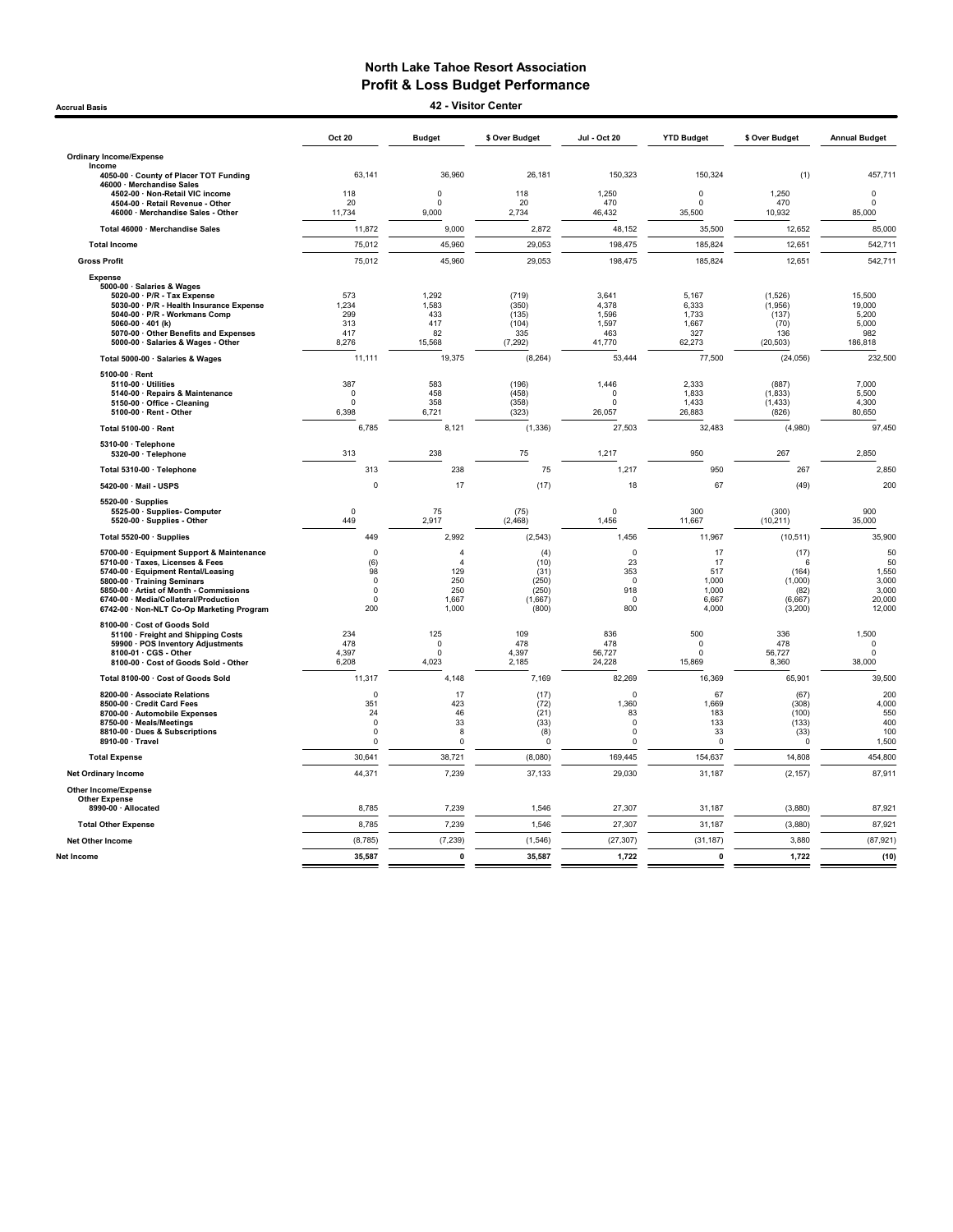**Accrual Basis** 

|                                                                                                                                                                                                                                                                  | <b>Oct 20</b>                             | <b>Budget</b>                           | \$ Over Bu                                        | <b>Jul - Oct 20</b>                        | <b>YTD Budget</b>                         | \$ Over Bu                                          | Annual Bu                                         |
|------------------------------------------------------------------------------------------------------------------------------------------------------------------------------------------------------------------------------------------------------------------|-------------------------------------------|-----------------------------------------|---------------------------------------------------|--------------------------------------------|-------------------------------------------|-----------------------------------------------------|---------------------------------------------------|
| <b>Ordinary Income/Expense</b>                                                                                                                                                                                                                                   |                                           |                                         |                                                   |                                            |                                           |                                                     |                                                   |
| Income<br>4050-00 · County of Placer TOT Funding                                                                                                                                                                                                                 | 16,580                                    | 16,580                                  | $\mathbf 0$                                       | 60,544                                     | 60,544                                    | 0                                                   | 218,419                                           |
| <b>Total Income</b>                                                                                                                                                                                                                                              | 16,580                                    | 16,580                                  | 0                                                 | 60,544                                     | 60,544                                    | $\mathbf 0$                                         | 218,419                                           |
| <b>Gross Profit</b>                                                                                                                                                                                                                                              | 16,580                                    | 16,580                                  | 0                                                 | 60,544                                     | 60,544                                    | $\mathbf 0$                                         | 218,419                                           |
| <b>Expense</b><br>5000-00 · Salaries & Wages<br>5020-00 · P/R - Tax Expense<br>5030-00 · P/R - Health Insurance Expense<br>5040-00 · P/R - Workmans Comp<br>5060-00 $\cdot$ 401 (k)<br>5070-00 Other Benefits and Expenses<br>5000-00 · Salaries & Wages - Other | 137<br>154<br>7<br>$\Omega$<br>1<br>2,140 | 225<br>167<br>175<br>167<br>17<br>3,836 | (88)<br>(13)<br>(168)<br>(167)<br>(16)<br>(1,696) | 441<br>602<br>27<br>$\Omega$<br>3<br>7,143 | 900<br>667<br>700<br>667<br>68<br>15,342  | (459)<br>(64)<br>(673)<br>(667)<br>(64)<br>(8, 199) | 2,700<br>2,000<br>2,100<br>2,000<br>203<br>46,026 |
| Total 5000-00 · Salaries & Wages                                                                                                                                                                                                                                 | 2,437                                     | 4,586                                   | (2, 148)                                          | 8,216                                      | 18,343                                    | (10, 127)                                           | 55,029                                            |
| 5100-00 · Rent<br>5110-00 · Utilities<br>5150-00 Office - Cleaning<br>5100-00 · Rent - Other                                                                                                                                                                     | 4<br>9<br>71                              | 0<br>0<br>0                             | $\overline{4}$<br>9<br>71                         | 15<br>31<br>142                            | $\mathbf 0$<br>$\mathbf 0$<br>$\mathbf 0$ | 15<br>31<br>142                                     | 0<br>$\mathbf 0$<br>$\pmb{0}$                     |
| Total 5100-00 · Rent                                                                                                                                                                                                                                             | 84                                        | $\mathbf 0$                             | 84                                                | 188                                        | $\mathbf 0$                               | 188                                                 | $\mathbf 0$                                       |
| 5310-00 · Telephone<br>5320-00 · Telephone                                                                                                                                                                                                                       | 18                                        | 0                                       | 18                                                | 66                                         | $\mathbf 0$                               | 66                                                  | $\pmb{0}$                                         |
| Total 5310-00 · Telephone                                                                                                                                                                                                                                        | 18                                        | 0                                       | 18                                                | 66                                         | $\mathbf 0$                               | 66                                                  | $\mathbf 0$                                       |
| 5420-00 · Mail - USPS                                                                                                                                                                                                                                            | 0                                         | 0                                       | 0                                                 | $\overline{1}$                             | $\mathbf 0$                               | $\mathbf{1}$                                        | 0                                                 |
| $5520-00 \cdot$ Supplies<br>5525-00 · Supplies- Computer<br>5520-00 · Supplies - Other                                                                                                                                                                           | $\Omega$<br>1,804                         | $\Omega$<br>2,083                       | 0<br>(279)                                        | 3<br>2,049                                 | $\Omega$<br>8,333                         | 3<br>(6, 284)                                       | 0<br>25,000                                       |
| Total 5520-00 · Supplies                                                                                                                                                                                                                                         | 1,804                                     | 2,083                                   | (279)                                             | 2,053                                      | 8,333                                     | (6, 281)                                            | 25,000                                            |
| 5710-00 · Taxes, Licenses & Fees<br>5740-00 · Equipment Rental/Leasing<br>5900-00 · Professional Fees                                                                                                                                                            | 0<br>$\Omega$                             | 0                                       | $\mathbf 0$                                       | $\mathbf{1}$<br>$\mathbf{1}$               | $\mathbf 0$                               | $\mathbf{1}$                                        | 0                                                 |
| 5921-00 Professional Fees - Other                                                                                                                                                                                                                                | 6,240                                     | 6,750                                   | (510)                                             | 18,720                                     | 20,250                                    | (1,530)                                             | 100,000                                           |
| Total 5900-00 · Professional Fees                                                                                                                                                                                                                                | 6,240                                     | 6,750                                   | (510)                                             | 18,720                                     | 20,250                                    | (1,530)                                             | 100,000                                           |
| 8810-00 · Dues & Subscriptions                                                                                                                                                                                                                                   | $\mathbf 0$                               | 0                                       | 0                                                 | 47                                         | 0                                         | 47                                                  | $\mathbf 0$                                       |
| <b>Total Expense</b>                                                                                                                                                                                                                                             | 10,583                                    | 13,419                                  | (2,836)                                           | 29,293                                     | 46,926                                    | (17, 633)                                           | 180,029                                           |
| <b>Net Ordinary Income</b>                                                                                                                                                                                                                                       | 5,997                                     | 3,161                                   | 2,836                                             | 31,251                                     | 13,618                                    | 17,633                                              | 38,390                                            |
| <b>Other Income/Expense</b><br><b>Other Expense</b><br>8990-00 · Allocated                                                                                                                                                                                       | 3,477                                     | 3,161                                   | 316                                               | 10,808                                     | 13,618                                    | (2,810)                                             | 38,390                                            |
|                                                                                                                                                                                                                                                                  |                                           |                                         |                                                   |                                            |                                           |                                                     |                                                   |
| <b>Total Other Expense</b>                                                                                                                                                                                                                                       | 3,477                                     | 3,161                                   | 316                                               | 10,808                                     | 13,618                                    | (2,810)                                             | 38,390                                            |
| <b>Net Other Income</b><br>Net Income                                                                                                                                                                                                                            | (3, 477)<br>2,520                         | (3, 161)<br>0                           | (316)<br>2,520                                    | (10, 808)<br>20,443                        | (13, 618)<br>(0)                          | 2,810<br>20,443                                     | (38, 390)<br>$\bf{0}$                             |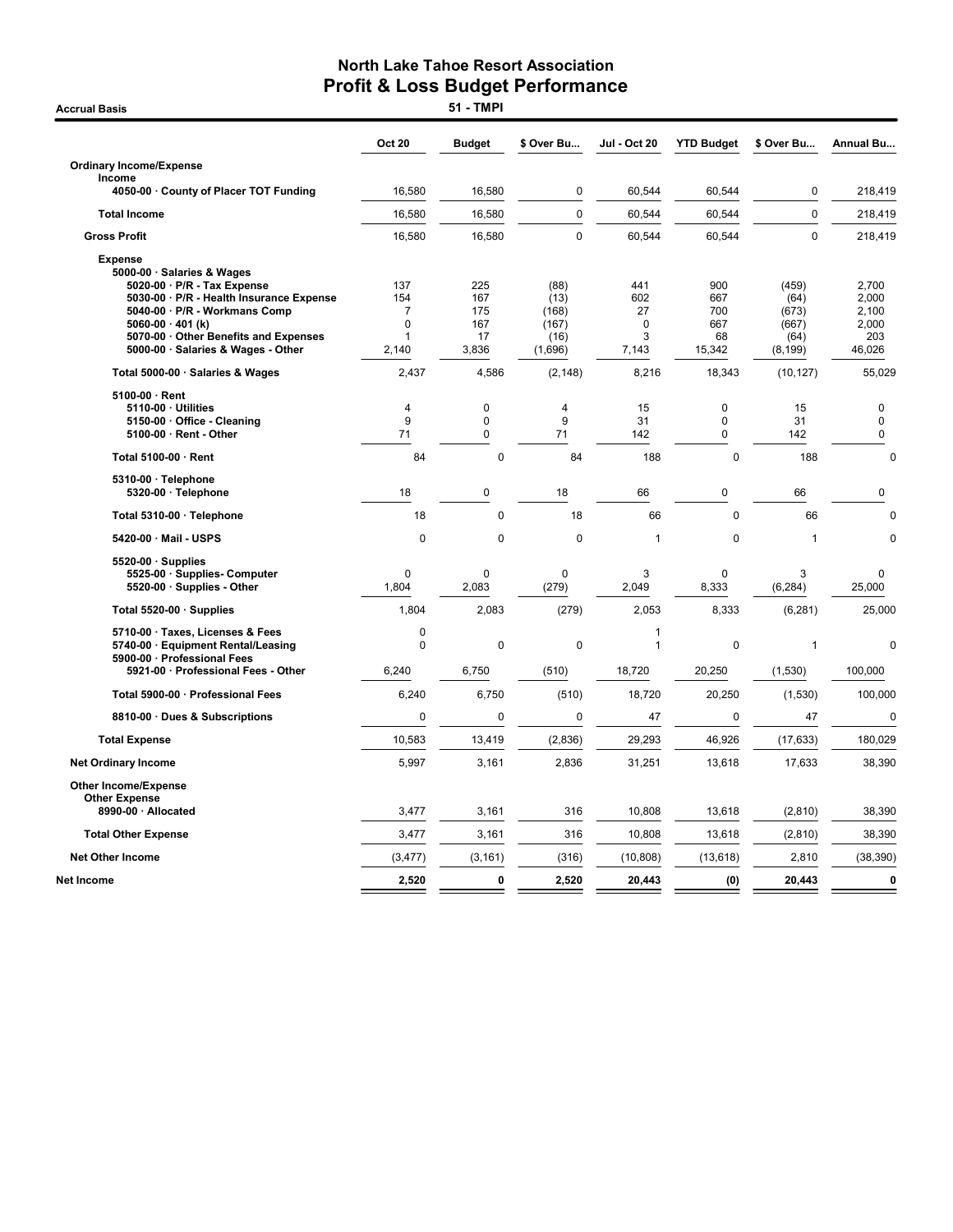| <b>Accrual Basis</b>                                                                                                                                                                                                                          |                          |                                     |                                     |                                          |                                   |                                       |                                            |
|-----------------------------------------------------------------------------------------------------------------------------------------------------------------------------------------------------------------------------------------------|--------------------------|-------------------------------------|-------------------------------------|------------------------------------------|-----------------------------------|---------------------------------------|--------------------------------------------|
|                                                                                                                                                                                                                                               | <b>Oct 20</b>            | <b>Budget</b>                       | \$ Over Budget                      | <b>Jul - Oct 20</b>                      | <b>YTD Budget</b>                 | \$ Over Budget                        | <b>Annual Budget</b>                       |
| <b>Ordinary Income/Expense</b>                                                                                                                                                                                                                |                          |                                     |                                     |                                          |                                   |                                       |                                            |
| Income<br>4200-00 · Membership Dues Revenue<br>4250-00 · Revenues-Membership Activities<br>4250-01 · Community Awards                                                                                                                         | 11,334                   | 10,417                              | 918                                 | 45,353                                   | 41,667                            | 3,686                                 | 125,000                                    |
| 4250-04 · Silent Auction<br>4250-05 · Sponsorships                                                                                                                                                                                            | 0<br>0                   | 0<br>0                              | 0<br>$\mathbf 0$                    | 0<br>0                                   | 0<br>0                            | 0<br>0                                | 19,000<br>19,000                           |
| 4250-01 · Community Awards - Other                                                                                                                                                                                                            | 0                        | 0                                   | 0                                   | 0                                        | 0                                 | 0                                     | 20,000                                     |
| Total 4250-01 · Community Awards                                                                                                                                                                                                              | 0                        | 0                                   | 0                                   | 0                                        | 0                                 | 0                                     | 58,000                                     |
| 4250-02 · Chamber Events                                                                                                                                                                                                                      | $\Omega$                 | $\Omega$                            | $\Omega$                            | $\Omega$                                 | 0                                 | $\Omega$                              | 6,000                                      |
| 4250-03 · Summer/Winter Rec Luncheon<br>4251-00 · Tues AM Breakfast Club                                                                                                                                                                      | $\Omega$                 | 1,500                               | (1,500)                             | 0                                        | 1,500                             | (1,500)                               | 2,500                                      |
| 4251-01 · Tues AM Breakfast Club Sponsors<br>4251-00 · Tues AM Breakfast Club - Other                                                                                                                                                         | 0<br>0                   | 200<br>250                          | (200)<br>(250)                      | 0<br>0                                   | 200<br>250                        | (200)<br>(250)                        | 2,000<br>4,000                             |
| Total 4251-00 · Tues AM Breakfast Club                                                                                                                                                                                                        | 0                        | 450                                 | (450)                               | 0                                        | 450                               | (450)                                 | 6,000                                      |
| 4250-00 · Revenues-Membership Activities - Other                                                                                                                                                                                              | 225                      | 0                                   | 225                                 | 2,005                                    | 0                                 | 2,005                                 | 0                                          |
|                                                                                                                                                                                                                                               | 225                      | 1,950                               |                                     | 2,005                                    | 1,950                             | 55                                    | 72,500                                     |
| Total 4250-00 · Revenues-Membership Activities                                                                                                                                                                                                |                          |                                     | (1, 725)                            |                                          |                                   |                                       |                                            |
| 4253-00 · Revenue- Other                                                                                                                                                                                                                      | 0                        | 0                                   | 0                                   | 0                                        | 0                                 | 0                                     | 2,500                                      |
| <b>Total Income</b>                                                                                                                                                                                                                           | 11,559                   | 12,367                              | (808)                               | 47,358                                   | 43,617                            | 3,741                                 | 200,000                                    |
| <b>Gross Profit</b>                                                                                                                                                                                                                           | 11,559                   | 12,367                              | (808)                               | 47,358                                   | 43,617                            | 3,741                                 | 200,000                                    |
| <b>Expense</b><br>5000-00 · Salaries & Wages<br>$5020-00 \cdot P/R$ - Tax Expense<br>5030-00 · P/R - Health Insurance Expense<br>5040-00 · P/R - Workmans Comp<br>5060-00 $\cdot$ 401 (k)                                                     | 267<br>312<br>20<br>106  | 458<br>667<br>33<br>142             | (191)<br>(355)<br>(14)<br>(36)      | 927<br>1,491<br>139<br>420               | 1,833<br>2,667<br>133<br>567      | (906)<br>(1, 176)<br>5<br>(146)       | 5,500<br>8,000<br>400<br>1,700             |
| 5070-00 · Other Benefits and Expenses<br>5000-00 · Salaries & Wages - Other                                                                                                                                                                   | 13<br>4,054              | 33<br>5,333                         | (21)<br>(1,280)                     | 43<br>15,248                             | 133<br>21,333                     | (90)<br>(6,085)                       | 400<br>64,000                              |
| Total 5000-00 · Salaries & Wages                                                                                                                                                                                                              | 4,771                    | 6,667                               | (1,896)                             | 18,269                                   | 26,667                            | (8,398)                               | 80,000                                     |
| $5100-00 \cdot$ Rent<br>$5110-00 \cdot$ Utilities                                                                                                                                                                                             | 23                       | 33                                  | (10)                                | 116                                      | 133                               | (18)                                  | 400                                        |
| 5140-00 · Repairs & Maintenance<br>5150-00 · Office - Cleaning<br>5100-00 · Rent - Other                                                                                                                                                      | $\mathbf 0$<br>73<br>809 | 8<br>58<br>638                      | (8)<br>15<br>172                    | $\Omega$<br>152<br>2,807                 | 33<br>233<br>2,550                | (33)<br>(81)<br>257                   | 100<br>700<br>7,650                        |
| Total 5100-00 · Rent                                                                                                                                                                                                                          | 905                      | 737                                 | 168                                 | 3,075                                    | 2,950                             | 125                                   | 8,850                                      |
| 5310-00 · Telephone<br>5320-00 · Telephone                                                                                                                                                                                                    | 118                      | 121                                 | (3)                                 | 328                                      | 483                               | (155)                                 | 1,450                                      |
| Total 5310-00 · Telephone                                                                                                                                                                                                                     | 118                      | 121                                 | (3)                                 | 328                                      | 483                               | (155)                                 | 1,450                                      |
| 5420-00 Mail USPS                                                                                                                                                                                                                             | 0                        | 10                                  | (10)                                | 3                                        | 40                                | (37)                                  | 120                                        |
| $5520-00 \cdot$ Supplies<br>5525-00 · Supplies- Computer<br>5520-00 · Supplies - Other                                                                                                                                                        | 0<br>33                  | $\Omega$<br>167                     | $\Omega$<br>(134)                   | $\overline{\mathbf{c}}$<br>89            | 0<br>667                          | $\overline{2}$<br>(578)               | 0<br>2,000                                 |
| Total 5520-00 · Supplies                                                                                                                                                                                                                      | 33                       | 167                                 | (134)                               | 90                                       | 667                               | (576)                                 | 2,000                                      |
| 5710-00 · Taxes, Licenses & Fees<br>5740-00 · Equipment Rental/Leasing<br>5900-00 · Professional Fees                                                                                                                                         | $\mathbf 0$<br>74        | 0<br>173                            | 0<br>(100)                          | 23<br>252                                | 0<br>693                          | 23<br>(441)                           | 0<br>2,080                                 |
| 5921-00 · Professional Fees - Other                                                                                                                                                                                                           | 0                        | $\mathsf 0$                         | 0                                   | $\mathbf 0$                              | 0                                 | 0                                     | 1,000                                      |
| Total 5900-00 · Professional Fees                                                                                                                                                                                                             | $\mathbf 0$              | $\pmb{0}$                           | 0                                   | $\mathbf 0$                              | 0                                 | 0                                     | 1,000                                      |
| 6423-00 · Membership Activities<br>6434-00 · Community Awards Dinner<br>6436-00 · Membership - Wnt/Sum Rec Lunch<br>6437-00 · Tuesday Morning Breakfast Club<br>6442-00 · Public Relations/Website<br>6423-00 · Membership Activities - Other | 0<br>0<br>0<br>577<br>0  | 0<br>500<br>188<br>417<br>417       | 0<br>(500)<br>(188)<br>160<br>(417) | 295<br>0<br>0<br>2,420<br>915            | 0<br>500<br>188<br>1,667<br>1,667 | 295<br>(500)<br>(188)<br>754<br>(752) | 28,000<br>1,000<br>3,000<br>5,000<br>5,000 |
| Total 6423-00 Membership Activities                                                                                                                                                                                                           | 577                      | 1,521                               | (944)                               | 3,630                                    | 4,021                             | (391)                                 | 42,000                                     |
| 8200-00 · Associate Relations<br>8500-00 · Credit Card Fees<br>8700-00 · Automobile Expenses<br>8750-00 · Meals/Meetings<br>8810-00 · Dues & Subscriptions                                                                                    | 0<br>20<br>42<br>0<br>10 | 13<br>$\mathbf 0$<br>33<br>33<br>17 | (13)<br>20<br>9<br>(33)<br>(6)      | 13<br>113<br>71<br>$\overline{7}$<br>104 | 50<br>0<br>133<br>133<br>67       | (37)<br>113<br>(63)<br>(127)<br>37    | 150<br>1,850<br>400<br>400<br>200          |
| <b>Total Expense</b>                                                                                                                                                                                                                          | 6,550                    | 9,492                               | (2,942)                             | 25,978                                   | 35,904                            | (9,927)                               | 140,500                                    |
| <b>Net Ordinary Income</b>                                                                                                                                                                                                                    | 5,009                    | 2,875                               | 2,134                               | 21,380                                   | 7,713                             | 13,667                                | 59,500                                     |
| Other Income/Expense<br><b>Other Expense</b><br>8990-00 · Allocated                                                                                                                                                                           | 2,716                    | 2,467                               | 249                                 | 8,442                                    | 10,628                            | (2, 186)                              | 29,961                                     |
| <b>Total Other Expense</b>                                                                                                                                                                                                                    | 2,716                    | 2,467                               | 249                                 | 8,442                                    | 10,628                            | (2, 186)                              | 29,961                                     |
| <b>Net Other Income</b>                                                                                                                                                                                                                       | (2,716)                  | (2, 467)                            | (249)                               | (8, 442)                                 | (10, 628)                         | 2,186                                 | (29, 961)                                  |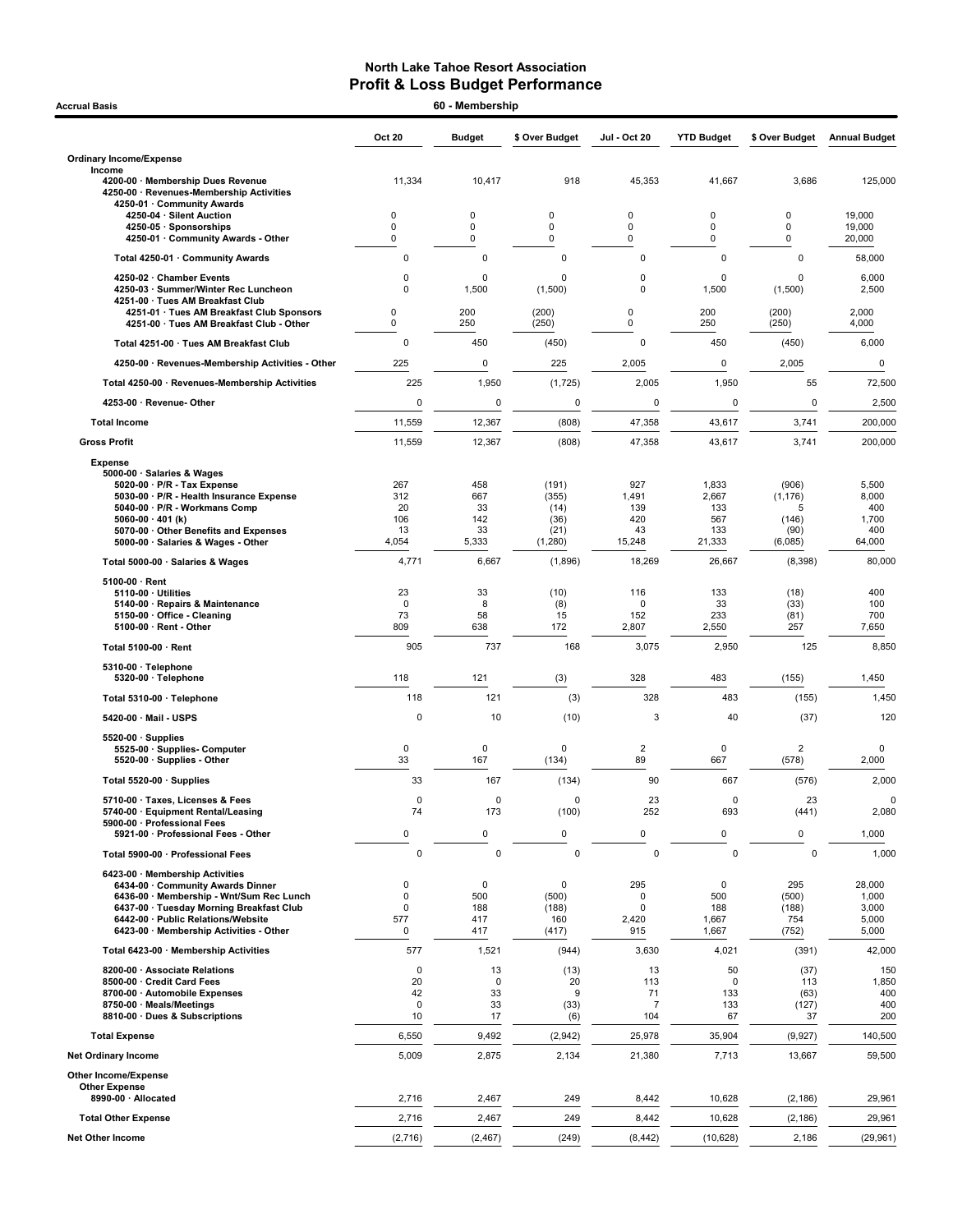| <b>Accrual Basis</b> | 60 - Membership |               |                |              |                   |                |                      |
|----------------------|-----------------|---------------|----------------|--------------|-------------------|----------------|----------------------|
|                      | <b>Oct 20</b>   | <b>Budget</b> | \$ Over Budget | Jul - Oct 20 | <b>YTD Budget</b> | \$ Over Budget | <b>Annual Budget</b> |
| Net Income           | 2.294           | 408           | 1.885          | 12.938       | (2, 915)          | 15,853         | 29,539               |